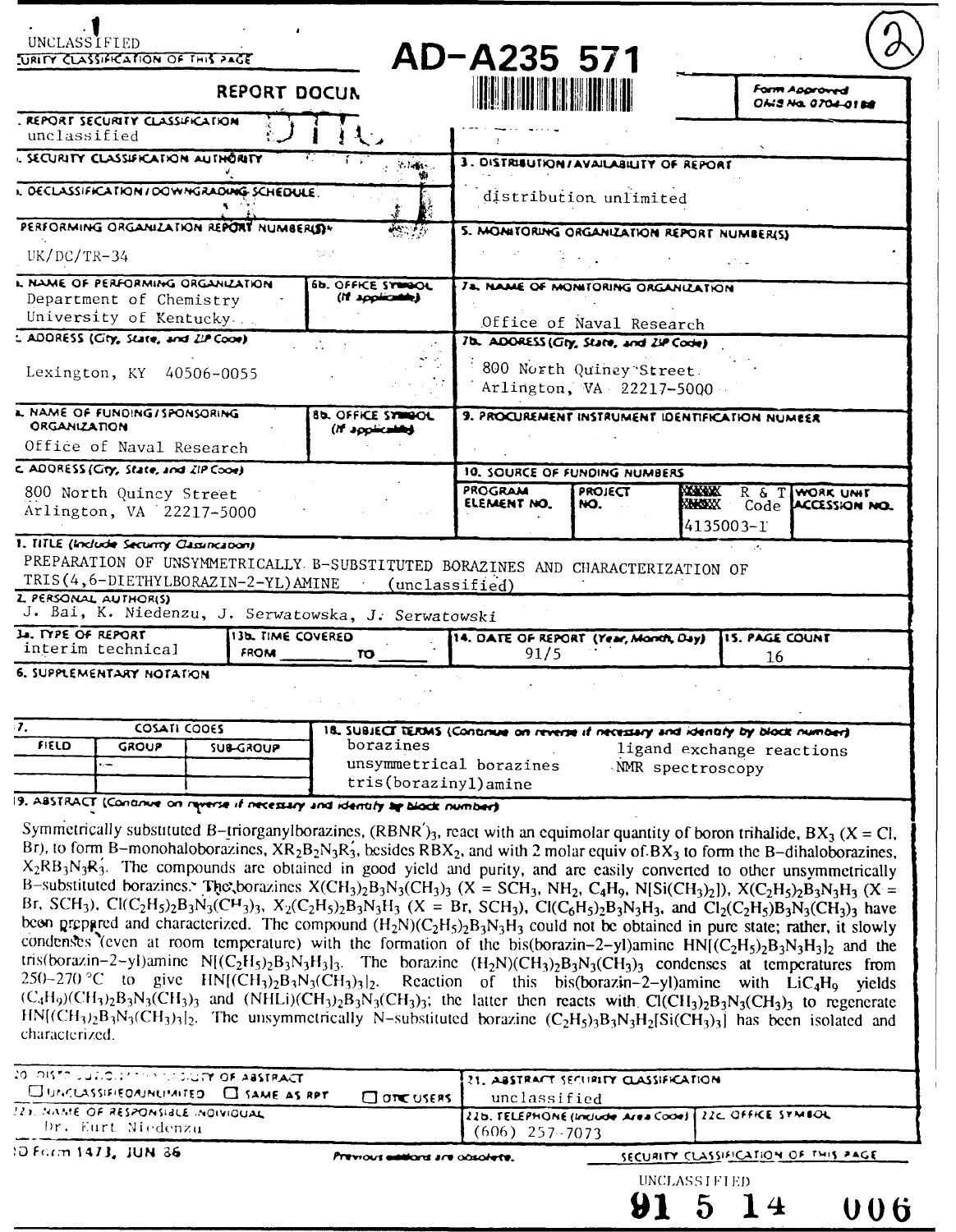#### OFFICE OF NAVAL RESEARCH

## Contract No. N00014-83-K-0611

R & T Code 4135003-1 Replaces old Task No. NR 053-842

# TECHNICAL REPORT NO. UK/DC/TR-34

Preparation of Unsymmetrically B-Substituted Dorazines and Characterization of Tris(4,6-diethylborazin-2-yl)amine

by

**J.** Bai, K. Niedenzu, **J.** Serwatowska and **J.** Serwatowski

Prepared for publication

**INORGANIC CHEMISTRY** 

University of Kentucky Department of Chemistry Lexington, KY 40506

May 1991

Reproduction in whole or in part is permitted for a. **!** purpose of the United States Government

> This document has been approved for public r, lease and sale; its distribution is unlimited

| DTIC TAB<br>Unamermond |                           |  |
|------------------------|---------------------------|--|
|                        |                           |  |
|                        |                           |  |
| Justification          |                           |  |
|                        | Availability (Cire        |  |
|                        | Avatt soure-<br>- Spedie: |  |
| Dist                   |                           |  |



ووسوا والمنادر والمواديات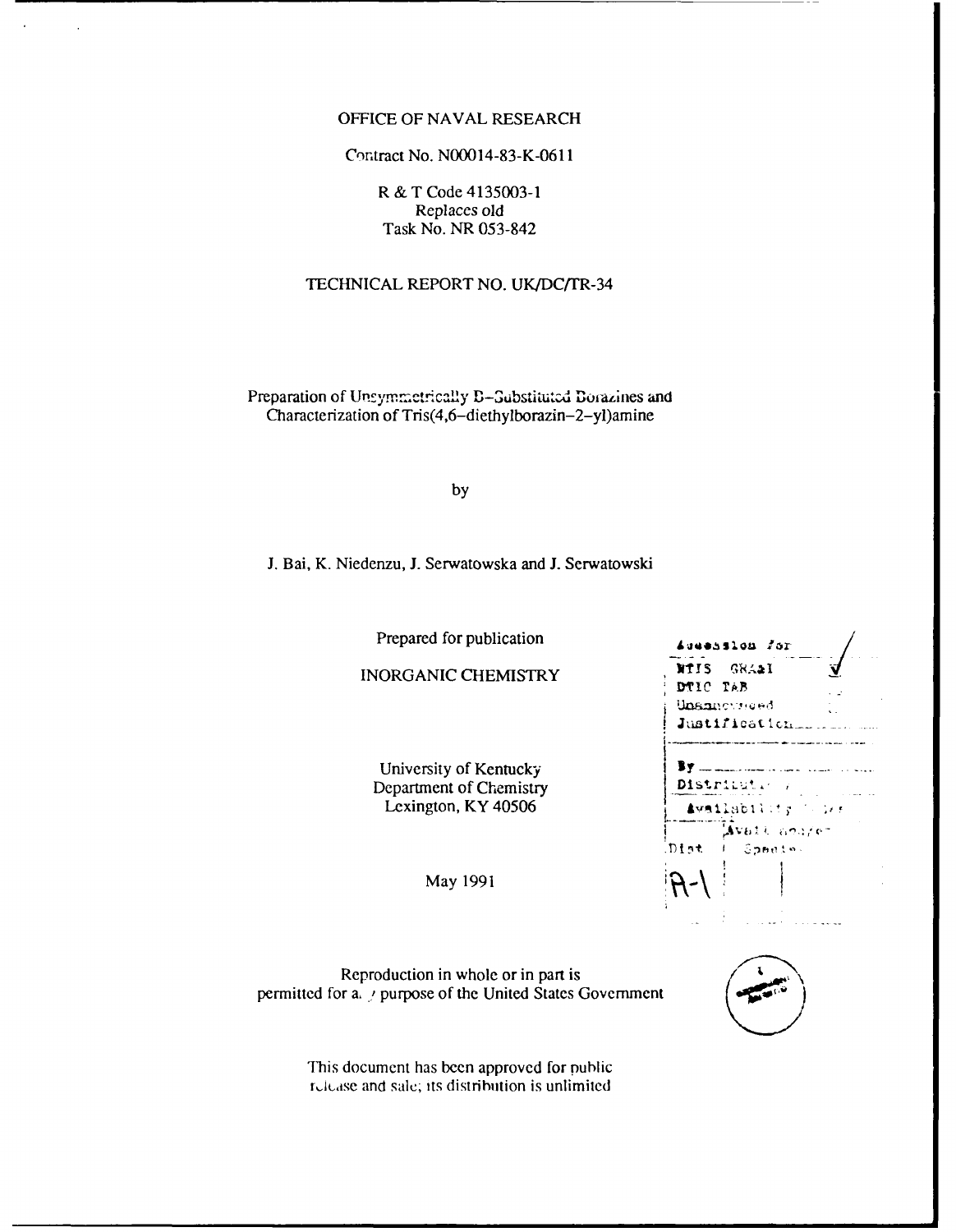Contribution from the Department of Chemistry,

University of Kentucky, Lexington, Kentucky 40506

# Preparation of Unsymmetrically B-Substituted Borazines and Characterization of Tris(4,6-diethylborazin-2-yl)amine

**J.** Bai, K. Niedenzu,\* **J.** Serwatowska, and **J.** Serwatowski

*Received*

Symmetrically substituted B-triorganylborazines,  $(RBNR')_3$ , react with an equimolar quantity of boron trihalide,  $BX_3$  (X = Cl, Br), to form B-monohaloborazines,  $XR_2B_2N_3R_3$ , besides  $RBX_2$ , and with 2 molar equiv of BX<sub>3</sub> to form the B-dihaloborazines,  $X_2RB_3N_3R_3$ . The compounds are obtained in good yield and purity, and are easily converted to other unsymmetrically B-substituted borazines. The borazines  $X(CH_3)_2B_3N_3(CH_3)_3$  (X = SCH<sub>3</sub>, NH<sub>2</sub>, C<sub>4</sub>H<sub>9</sub>, N[Si(CH<sub>3</sub>)<sub>2</sub>]),  $X(C_2H_5)_2B_3N_3H_3$  (X = Br, SCH<sub>3</sub>),  $Cl(C_2H_5)_2B_3N_3(CH_3)_3$ ,  $X_2(C_2H_5)_2B_3N_3H_3$   $(X = Br, SCH_3)$ ,  $Cl(C_6H_5)_2B_3N_3H_3$ , and  $Cl_2(C_2H_5)_3N_3(CH_3)_3$ have been prepared and characterized. The compound  $(H_2N)(C_2H_5)_2B_3N_3H_3$  could not be obtained in pure state; rather, it slowly condenses (even at room temperature) with the formation of the bis(borazin-2-yl)amine  $HN[(C_2H_5)_2B_3N_3H_3]_2$  and the tris(borazin-2-yl)amine  $N[(C_2H_5)_2B_3N_3H_3]_3$ . The borazine  $(H_2N)(CH_3)_2B_3N_3(CH_3)_3$  condenses at temperatures from 250-270 °C to give **HNf(CH3)2B3N3(CH3)312.** Reaction of this bis(borazin-2-yl)amine with LiC4H9 yields  $(C_4H_9)(CH_3)_2B_3N_3(CH_3)_3$  and  $(NHLi)(CH_3)_2B_3N_3(CH_3)_3$ ; the latter then reacts with  $Cl(CH_3)_2B_3N_3(CH_3)_3$  to regenerate  $HN[(CH_3)_2B_3N_3(CH_3)_1]$ . The unsymmetrically N-substituted borazine  $(C_2H_5)$ <sub>3</sub>B<sub>3</sub>N<sub>3</sub>H<sub>2</sub>[Si(CH<sub>3</sub>)<sub>3</sub>] has been isolated and characterized.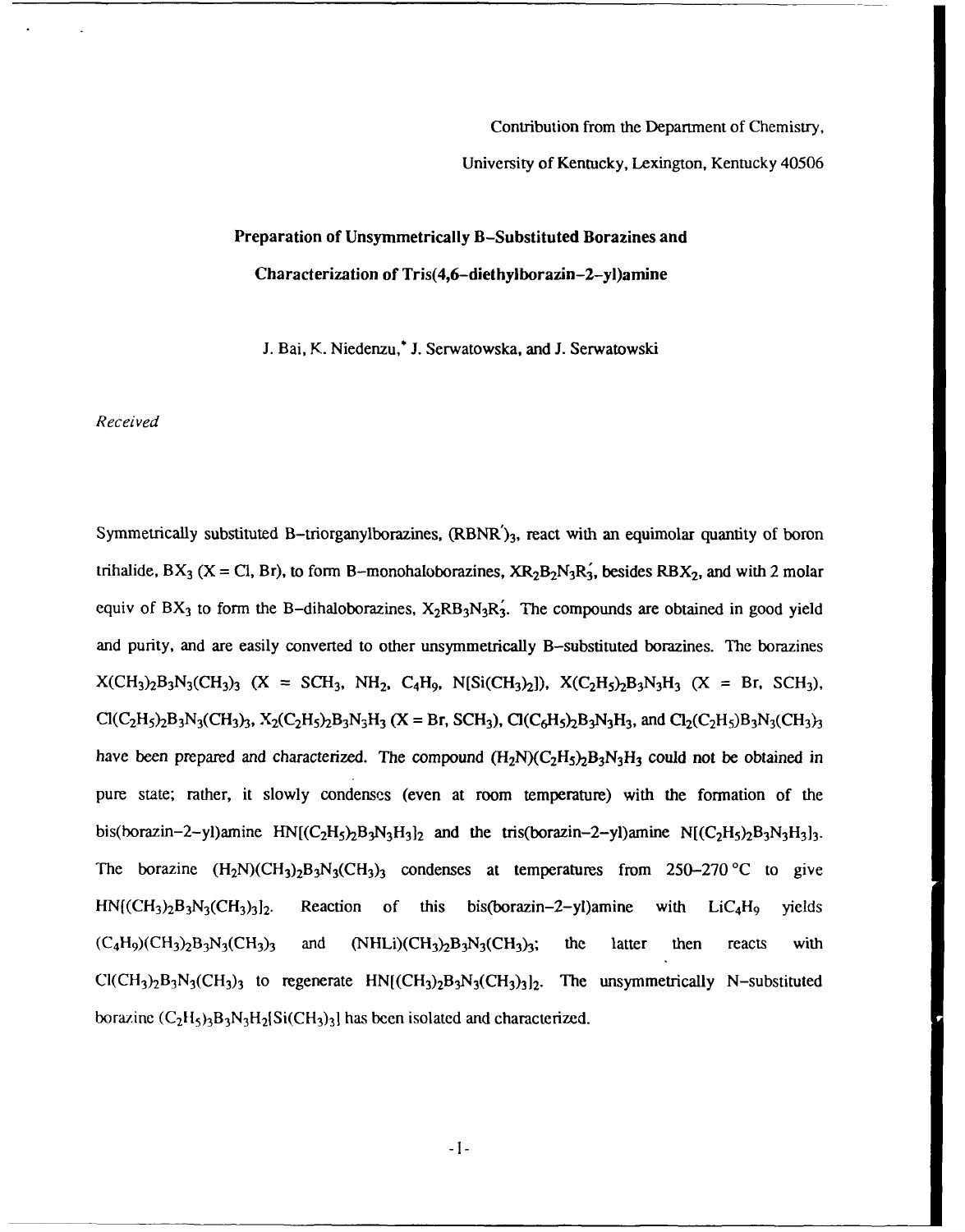#### Introduction

Borazine is the foremost example of an inorganic compound that can be closely compared to an organic species. i.e., benzene. Hence, studies on this six-membered  $B_3N_3$  heterocyclic system have been popular and literally hundreds of borazine derivatives are known. However, most of them are symmetrically substituted species of the type (RBNR')3. Relatively few unsymmetrically substituted derivatives have been described and their chemistry has been investigated only sparingly.'

Within the context of preparative studies on *discrete polycyclic boron-nitrogen systems as potential* precursors for macromolecular materials, the synthesis of the tris(borazin-2-yl)amine framework seemed to be an interesting point of origin. Detailed studies on such species require convenient access to unsymmetrically B-substituted borazines of the types  $XR_2B_3N_3R_3$  and  $X_2RB_3N_3R_3$  (and where X is a reactive site) in high purity. The present report describes the preparation and characterization of various such unsymmetrically B-substituted borazines as well as attempts to synthesize the tris(borazin-2-yl)amine skeleton.

#### Experimental Section

Elemental analyses were performed by the Schwarzkopf Microanalytical Laboratory, Woodside, NY. Melting points (uncorrected) were determined on a Mel-Temp block.

NMR spectra were recorded for solutions in CDCl<sub>3</sub> (unless otherwise noted) on a Varian VXR-400 or XL-200 (11B) or GEMINI-200 ('H, **<sup>13</sup> C)** instrument. Chemical shift data are given in ppm with positive values indicating downfield from the reference (internal (CH3)4Si for 'H and **1 3C** NMR, external  $(C_2H_5)_2O$  BF<sub>3</sub> for <sup>11</sup>B NMR); s = singlet, d = doublet, t = triplet, q = quartet, m = unresolved multiplet and an asterisk denotes a broad signal. Coupling *constants J* are *given in hertz. All* **13C** NMR *spectra* were recorded in the proton-decoupled mode. Field desorption (FD) mass spectra were recorded on a Finnigan MAT 250 instrument, and field ionization (FI) mass spectra were obtained on a Varian MAT-CH5 instrument, courtesy of Professor A. Meller, University of Göttingen, Germany. Electron impact (El) mass spectral data (70 eV unless otherwise noted) were obtained on a **VG** ZAB-2F spectrometer under standard operating conditions. Data are listed to *m/z* 30 for 5% or greater relative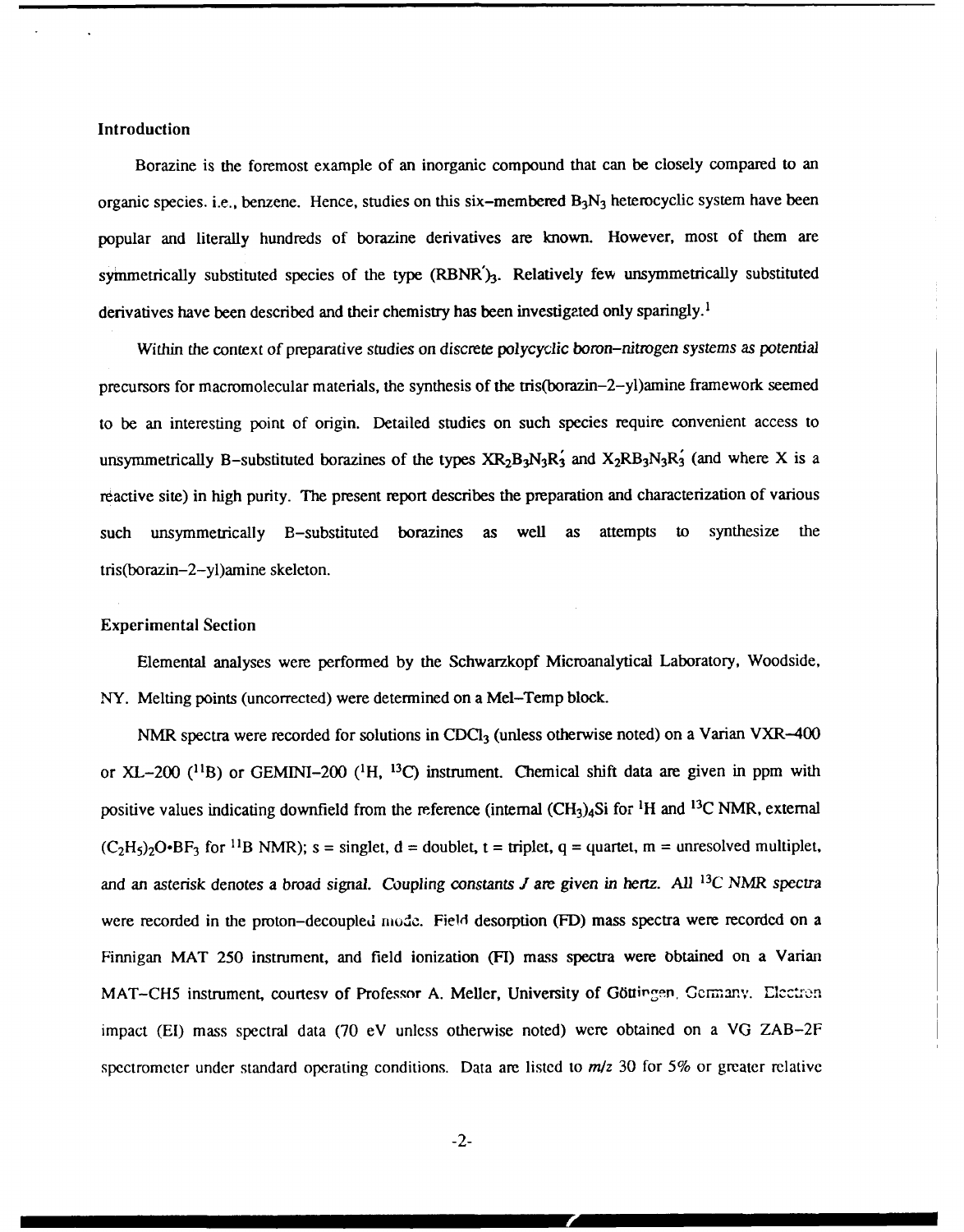abundances (in parentheses) only. Infrared spectra (frequencies in cm<sup>-1</sup>) were recorded on a BOMEM Model DA2 spectrometer under standard operating conditions.

Nonreferenced reagents were obtained from Aldrich Chemical Co., Milwaukee, WI, and used as received. All preparations were performed in an anhydrous atmosphere under argon cover, solvents were dried by standard procedures.

 $Cl(CH_3)_2B_3N_3(CH_3)_3.$ <sup>2</sup> NMR data:  $\delta(^1H)$  3.00 (2 H, s), 2.90 (1 H, s), 0.52 (2 H, s);  $\delta(^{11}B)$  37.2 (2 B, s,  $h_{1/2} = 175$  Hz), 30.7 (1 B, s,  $h_{1/2} = 125$  Hz);  $\delta(^{13}C)$  34.6, 34.5, -0.6<sup>\*</sup>. Solution in CCl<sub>4</sub><sup>.3</sup>  $\delta(^{1}H)$  2.99 (2 H, s), 2.89 (1 H, s), 0.51 (2 H, s). El mass spectrum: m/z 187 (14), 186 (33), 185 (62), 184 (100), 183 (28), 182 (15), 172 (18), 171 (16), 170 (62), 169 (44), 168 (14), 167 (7), 166 (12), 165 (8), 152 (8), 129 (22), 128 (11), 115 (10), 102 (11), 101 (5), 95 (9), 88 (6), 86 (16), 85 (10), 79 (6), 68 (7), 66 (16), 65 (11), 54 (18), 53 (6), 52 (15), 51 (12), 44 (15), 43 (24), 42 (8), 41 (16), 40 (9), 39 (6), 38 (7), 32 (19).

 $(CH_3S)(CH_3)_2B_3N_3(CH_3)_3$  (2d). A stirred mixture of 15.2 g (49 mmol) of Pb(SCH<sub>3</sub>)<sub>2</sub>, 11.6 g (62) mmol) of (crude)  $Cl(CH_3)_2B_3N_3(CH_3)_3$ , and 150 mL of hexane was heated to reflux for 12 h. The mixture was filtered and the solvent was evaporated from the clear filtrate under reduced pressure to leave an oily residue. Some volatile impurities were sublimed off at 40 **'C** (3 Torr) and the remaining product was distilled under vacuum to give 7.0 g (57%) of the compound, bp 98-102 **°C** (1 Torr). Anal. Calcd for C6H18B3N3S *(Mr* = 196.73): C, 36.63; H, 9.22; B, 16.49; N, 21.36; **S,** 16.30. Found: C, 36.81; H, 9.28; B, 16.31; N, 21.33; **S,** 16.28.

NMR data:  $\delta^{(1)}$ H) 2.98 (2 H, s), 2.84 (1 H, s), 2.14 (1 H, s), 0.46 (2 H, s);  $\delta^{(11)}$ B) 35.6 (s,  $h_{1/2} = 250$ Hz);  $\delta^{(13)}$ C) 35.5, 34.2, 11.5, -0.8<sup>\*</sup>. El mass spectrum (13 eV): *m/z* 199 (7), 198 (15), 197 (100), 196 (96), 195 (18), 185 (11), 184 (9), 183 (9), 182 (18), 181 (15), 180 (9), 167 (7), 166 (6), 150 (44), 149 (18), 148 (7), 48 (44).

 $(H_2N)(CH_3)_2B_3N_3(CH_3)_3$  (2e). Dry ether (15 mL) was mixed with ca. 10 mL of anhydrous liquid NH<sub>3</sub> at -50 °C. A solution of 2.93 g (14.9 mmol) of (CH<sub>3</sub>S)(CH<sub>3</sub>)<sub>2</sub>B<sub>3</sub>N<sub>3</sub>(CH<sub>3</sub>)<sub>2</sub> in 10 mL of ether was added and the stirred reaction mixture was slowly warmed to room temperature. It was heated to reflux (30 min) and solvent was evaporated to leave a colorless residue. The latter was purified by sublimation under vacuum to give 2.1 g (84%) of product, mp 84-85 °C (lit.: <sup>2</sup> mp 87 °C).

-3-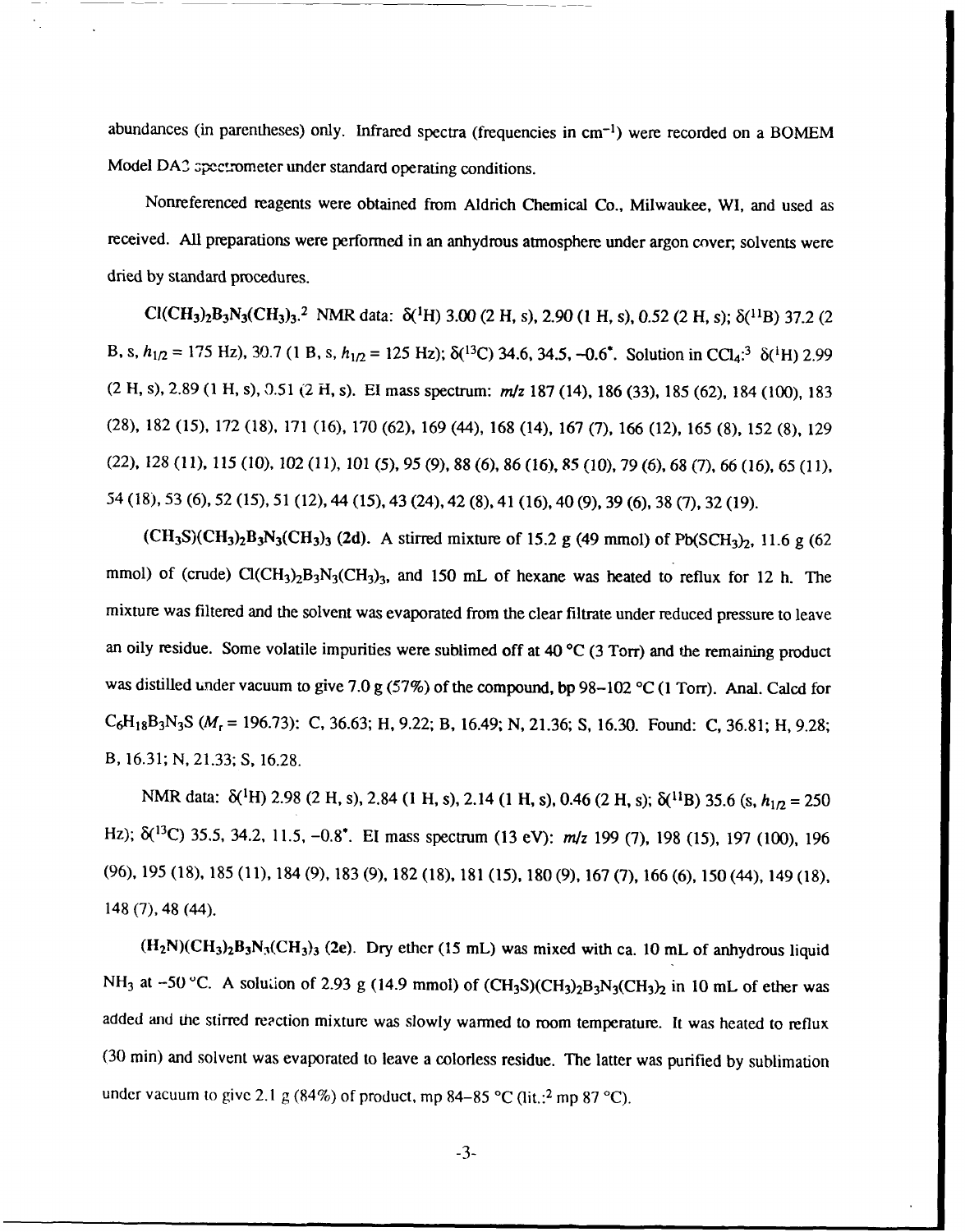NMR data:  $\delta({}^{1}H)$  2.80 (3 H, s), 2.72 (6 H, s), 2.30<sup>\*</sup> (2 H), 0.42 (6 H, s);  $\delta({}^{11}B)$  36.1 (2 B, s,  $h_{1/2}$  = 180 Hz), 25.9 (1 B. s,  $h_{1/2} = 140$  Hz);  $\delta^{(13)}C$  34.3, 31.6, -0.4<sup>2</sup>. El mass spectrum (8 eV):  $m/z$  167 (16), 166 (100), 165 (76), 165 (25), 163 (5).

 $HN[(CH_3)_2B_3N_3(CH_3)_3]$  (1a). Method A:  $(H_2N)(CH_3)_2B_3N_3(CH_3)_3$  (7.0 g, 42 mmol) was slowly heated with stirring. Evolution of  $NH_3$  began at a temperature near 150 °C and the material was ultimately heated to 280 *'C* for 4 h. It was cooled to room temperature and then recrystallized from hexane to give 4.5 g (68%) of pure, hydrolytically very sensitive product, mp 139-142 **'C;** bp 358-360 °C, 240 °C (2 Torr). Anal. Calcd for C<sub>10</sub>H<sub>31</sub>B<sub>6</sub>N<sub>7</sub> ( $M_r$  = 314.27): C, 38.22; H, 9.94; B, 20.64: N, 31.20. Found: C, 38.17; H, 9.71; B, 20.89; N, 31.34.

NMR data: δ(<sup>1</sup>H) 2.86 (6 H, s), 2.75 (12 H, s), 2.40 (1 H, s), 0.47 (12 H, s); *d*(<sup>11</sup>B) 37.0 (2 B, s, *h*<sub>1/2</sub>  $= 340$  Hz), 28.3 (1 B, s,  $h_{1/2} = 270$  Hz);  $\delta(^{13}C)$  34.7, 33.4,  $-0.2^*$ . FD mass spectrum:  $m/z$  317 (8), 316 (84), 315 COO), 314 (62), 313 (14); H mass spectrum: *m/z* 316 (12), 315 (78), 314 (100), 313 (61). Major fragments in the El mass spectrum appeared at *m/z* 284 and 269. The IR spectrum exhibited a strong **N-H** stretching band at 3409 cm -1 . Lit.:4 mp *142-145* °C (material *obtained* by Method *B,* below); NMR data:  $\delta(^1H)$  2.87, 2.78, 0.5;  $\delta(^{11}B)$  37.2, 30.0.

Method B: A solution of 1.8 g (11 mmol) of  $[(CH<sub>3</sub>)<sub>3</sub>Si]<sub>2</sub>NH$  in 15 mL of ether was added to a solution of 4.0 g (22 mmol) of  $Cl(CH_3)_2B_3N_3(CH_3)_3$  in 40 mL of ether. The mixture was stirred at ambient temperature for 12 h and volatiles were removed under reduced pressure to leave a colorless solid material. The latter was recrystallized from hexane to give 2.8 g (82%) of la, mp 140-142 **'C,** identical (NMR data) to the material obtained by the preceding procedure.

 $O[(CH_3)_2B_3N_3(CH_3)_3]_2$ <sup>5</sup> NMR data:  $\delta(^1H)$  2.87 (1 H, s), 2.72 (2 H, s), 0.47 (2 H, s);  $\delta(^{11}B)$  37.3 (2 B, s, *h1/2* = 340 Hz), 23.6 (1 B, s, *h1/2* = 260 Hz); **8(13C)** 34.3, 31.2, -0.7\*; (solution in C6D6):<sup>4</sup>**61H)** 2.79, 2.77, 0.49; 6Q1B) 37, 24; **5(3C)** 34.45, 31.55, -0.25. El mass spectrum (13 eV): *m/z* 316 (30), 315 (45), 314 (31), 313 (13), 301 (19), **300** (26), 299 (16), 284 (5), 140 (5), 139 (5), 126 (14), 125 (9), 113 (7), **112 (8), 111 (100), 110 (8u),, itf (19), 31 (25), 30 (32).**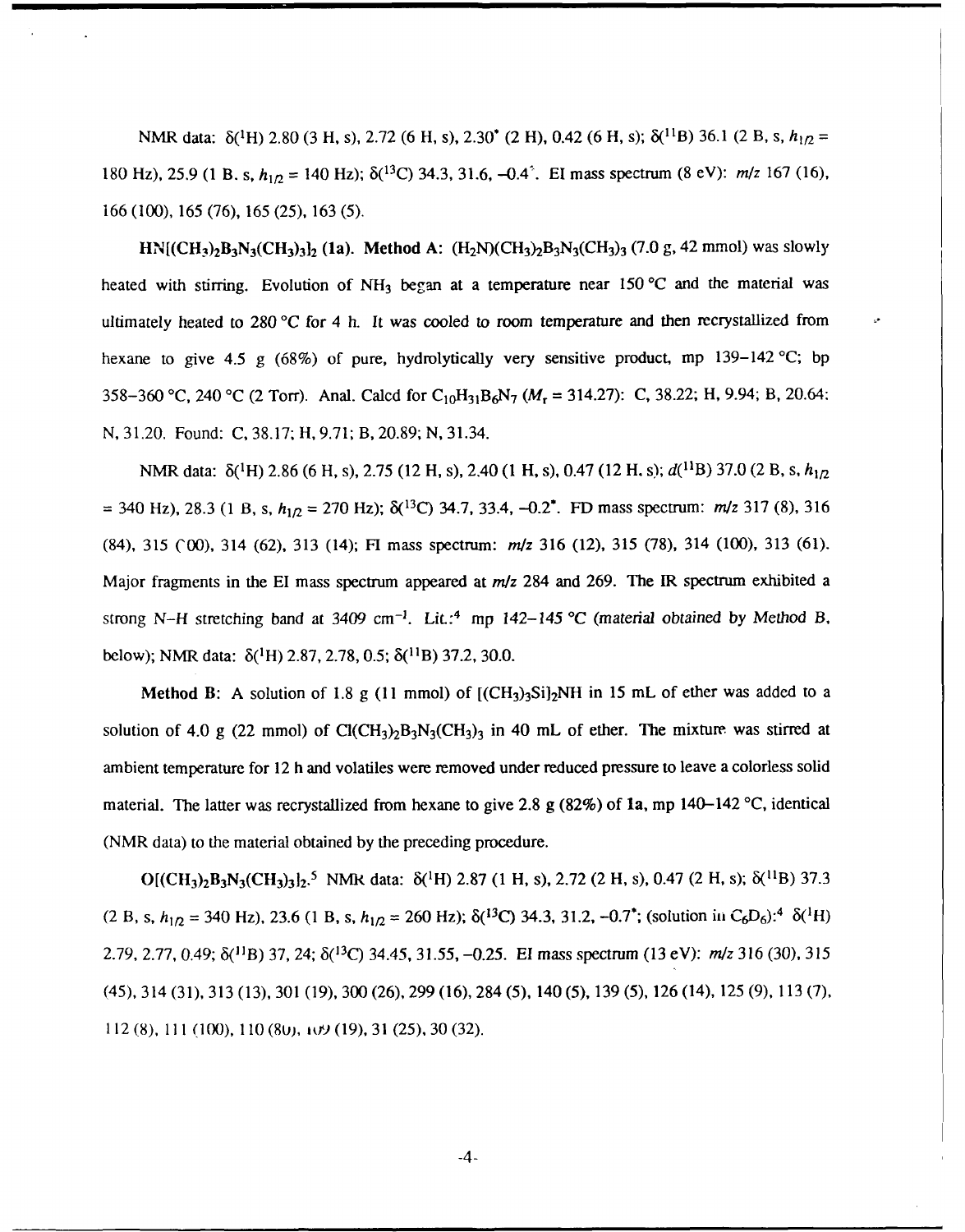The Reaction of  $HN[(CH_3)_2B_3N_3(CH_3)_2]$  (1a) with  $LiC_4H_9$  and  $Cl(CH_3)_2B_3N_3(CH_3)_3$ . A mixture of 1.01 g (3.5 mmol) of  $HN[(CH_3)_2B_3N_3(CH_3)_3]_2$  (1a) and 10 mL of ether was cooled to  $-78$  °C and 2.2 mL of a 1.6 M solution of n-C<sub>4</sub>H<sub>9</sub>Li in hexane was added slowly with stirring. The mixture was stirred at  $-50$  °C for 4 h to give a clear solution. A solution of 0.65 g (3.5 mmol) of Cl(CH<sub>3</sub>)<sub>2</sub>B<sub>3</sub>N<sub>3</sub>(CH<sub>3</sub>)<sub>3</sub> in 10 mL of ether was added and the mixture was stirred for 4 h at  $-50$  °C and then for 10 h at ambient temperature. LiC1 was filtered off and solvent was evaporated from the clear filtrate to leave a mixture of  $HN[(CH<sub>3</sub>)<sub>2</sub>B<sub>3</sub>N<sub>3</sub>(CH<sub>3</sub>)<sub>3</sub>]$ <sub>2</sub> (1a) and  $(C<sub>4</sub>H<sub>9</sub>)(CH<sub>3</sub>)<sub>2</sub>B<sub>3</sub>N<sub>3</sub>(CH<sub>3</sub>)<sub>3</sub>$  (2f).

The latter compound **(2f)** was purified by distillation to give 0.59 g (82%) of product, bp 75-78 **'C**  $(1 \text{ Torr})$ . NMR data:  $\delta({}^{1}H)$  2.89 (6 H, s), 2.86 (3 H, s), 1.27-1.41 (4 H, m), 1.05 (2 H, m), 0.91 (3 H, t, *J*  $=$  7), 0.47 (6 H, s);  $\delta$ <sup>(11</sup>B) 36.2 (s,  $h_{1/2} = 230$  Hz);  $\delta$ <sup>(13</sup>C) 34.3, 34.0, 26.6, 26.2, 15.3<sup>\*</sup>, 13.7, -0.5<sup>\*</sup>. El mass spectrum (13 eV):  $m/z$  208 (10), 207 (68), 206 (58), 205 (15), 192 (5), 178 (5), 166 (16), 165 (91), 164 (100), 163 (30), 162 (5), 150 (41), 149 (26), 148 (7).

 $[{({CH}_3)_3Si}_2N]$  $(CH_3)_2B_3N_3(CH_3)_3$  (2g). A mixture of 1.81 g (9.89 mmol) of NaN[Si(CH<sub>3</sub>)<sub>3</sub>]<sub>2</sub> and 15 mL of ether was cooled to -40 °C and a solution of 1.82 g (9.80 mmol) of Cl(CH<sub>3</sub>)<sub>2</sub>B<sub>3</sub>N<sub>3</sub>(CH<sub>3</sub>)<sub>3</sub> in 15 mL of ether was added dropwise with stirring. The mixture was stirred at -78 °C for 2 h and for 12 h at ambient temperature. The precipitate (NaC1) was filtered off and solvent was removed under reduced pressure from the clear filtrate. The liquid residue was distilled under vacuum to give 1.3 g (43%) of product, bp  $113 \text{ °C}$  (1 Torr).

NMR data: δ(<sup>1</sup>H) 2.85 (2 H, s), 2.84 (1 H, s), 0.44 (2 H, s), 0.07 (6 H, s); δ(<sup>11</sup>B) 37.8 (2 B, s, *h<sub>1Ω</sub>* = 310 Hz), 30.6 (1 B, s, *h1/2* = 300 Hz); **8(13C)** 34.5, 34.3, 2.5, -0.2\*. **El** mass spectrum (13 eV): **m/z** <sup>311</sup> (6), 310 (19), 309 (14), 308 (5), 297 (10), 296 (21), 295 (100), 294 (62), 293 (17), 239 (7), 238 (5), 224 (5).

 $Cl(C_2H_5)_2B_3N_3CH_3$  (2h). A solution of 15.6 mmol of BCl<sub>3</sub> in heptane (15.6 mL of a 1 M solution) was added to 3.22 g (15.6 mmol) of cold (ice bath)  $(C_2H_5BNCH_3)$ . The stirred mixture was warmed to ambient temperature, and after 5 h volatile material was removed under reduced pressure. The residue was distilled under vacuum to give 2.9 g (89%) of product, bp 84-86 **'C** (1 Torr). Anal. Calcd for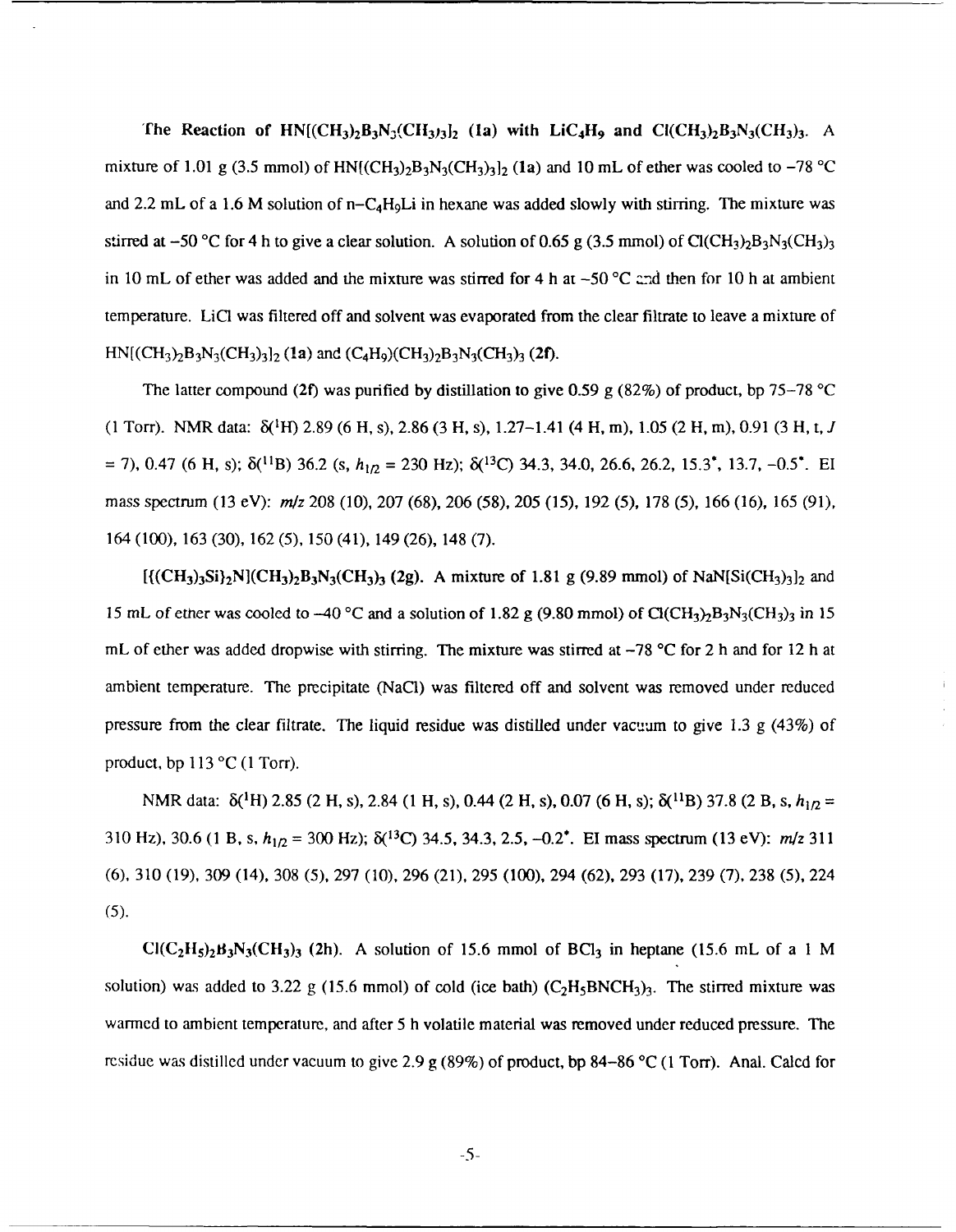C7H1 9B3CIN <sup>3</sup>*(Mr=* 213.14): C, 39.45; H, 8.98; B, 15.22; **Cl,** 16.63; N, 19.72. Found: C, 39.40; H, 9.02; B, 15.09; **Cl,** 16.61; N, 19.76.

NMR data: δ(<sup>1</sup>H) 3.01 (6 H, s), 2.96 (3 H, s), 1.1–0.9 (10 H, m); δ(<sup>11</sup>B) 37.3 (2 B, s, h<sub>1/2</sub> = 250 Hz), 31.1 (1 B, s, h1*12* = 170 Hz); **5(1<sup>3</sup> C)** 33.9, 33.1, 7.5, 6.7\*. El spectrum (9 eV): *m/z* 215 (35), 214 (35), 213 (100), 212 (74), 211 (21).

 $Cl(C_6H_5)_2B_3N_3H_3$  (2a). To a stirred mixture of 3.30 g (10.7 mmol) of  $(C_6H_5BNH)_3^1$  and 60 mL of toluene kept at 10 **'C,** 10.7 mL of a **I** M solution of BC13 in heptane was added dropwise. The mixture was slowly warmed to room temperature and then heated to 80 **'C** until a clear solution was obtained (ca. **I** h). Volatiles were removed under reduced pressure to leave 2.80 g (98%) of crude solid containing traces of unreacted  $(C_6H_5BNH)_3$ . The material was purified by sublimation under vacuum at a bath temperature of 90 **'C** (not higher!) to give a pure compound, mp 62-65 **'C.** Anal. Calcd for C12H13B3C1N <sup>3</sup>*(Mr* **=** 267.00): C. 53.93; **H,** 4.91; B, 12.13; **Cl,** 13.30; N, 15.73. Found: C, 53.27; H, 4.97; B, 12.05; **Cl,** 13.10; **N,** 15.58.

NMR data:  $\delta(^1H)$  7.70 (4 H, m), 7.48 (6 H, m), 5.90<sup>\*</sup> (1 H, s), 5.60<sup>\*</sup> (2 H, s);  $\delta(^{11}B)$  33.5 (2 B, s,  $h_{1/2}$  = ca. 375 Hz), 30.3 (1 B, s,  $h_{1/2}$  = ca. 300 Hz);  $\delta(^{13}C)$  132.1, 130.7, 128.5. **El mass spectrum (11 eV):** *m/z* 270 (8), 269 (38), 268 (35), 267 (100), 266 (68), 265 (18).

 $(C_2H_5)$ <sub>3</sub>B<sub>3</sub>N<sub>3</sub>H<sub>2</sub>[Si(CH<sub>3</sub>)<sub>3</sub>] (5) was obtained as a byproduct in the synthesis of  $(C_2H_5BNH)_3$  from  $C_2H_5BCl_2$  and HN[Si(CH<sub>3</sub>)<sub>3</sub>]<sub>2</sub>.<sup>6</sup> After distilling off (C<sub>2</sub>H<sub>5</sub>BNH)<sub>3</sub> from the crude reaction mixture, variable amounts of higher boiling material remain. From this, **5** was obtained as colorless liquid, bp 52-54 **'C** (1 Torr). Anal. Calcd for C9H26B 3N3Si *(Mr* = 236.71): C, 45.63; H, 11.07; B, 13.69; N, 17.74; Si, 11.87. Found: C, 45.55; H, 11.14; B, 13.71; N, 17.78: Si, 12.08.

NMR data: **5('H)** 4.9' (2 H, s), 0.97 (12 H, unsym s with broad unresolved base), 0.84 (3 H, t); 0.27 (9 H, s);  $\delta($ 1<sup>1</sup>B) 38.5 (2 B, s), 35.7 (1 B, s);  $\delta($ 1<sup>3</sup>C) 12.8<sup>\*</sup>, 9.8, 8.9<sup>\*</sup>, 8.3, 4.6. The 20–eV EI mass spectrum exhibited a small parent ion cluster at  $m/z$  237 and a base peak for [M minus 15]<sup>+</sup> at  $m/z$  222.

 $Br(C_2H_5)_2B_3N_3H_3$  (2b). A stirred solution of 3.80 g (23.3 mmol) of  $(C_2H_5BNH)_3^6$  in 20 mL of dichloromethane was cooled to  $-10$  °C and 5.80 g (23.3 mmol) of BBr<sub>3</sub> was added dropwise. The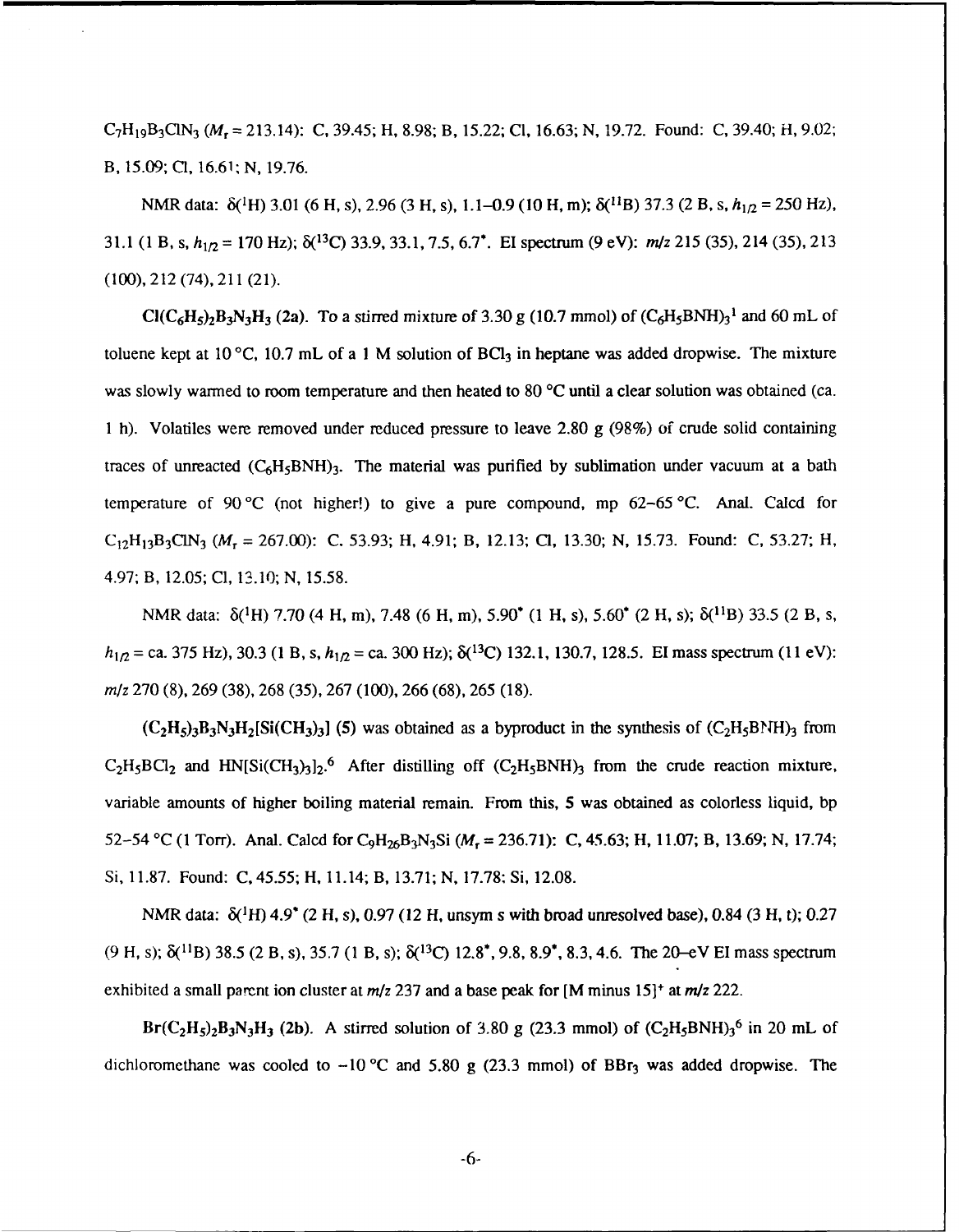resultant thick slurry was warmed to room temperature to form a clear solution. It was stirred for 30 min. at ambient temperature and volatiles were removed under reduced pressure. A colorless wet solid remained which was purified **by** sublimation under vacuum to give 4.9 g (97%) of material, mp 34-36 °C. (A small amount of the byprc luct  $Br_2(C_2H_5)B_3N_3H_3$  could not be removed.) Anal. Calcd for C4Hl 3B3BrN3 *(Mr* = 215.40): **C,** 22.28; H, 6.08; B, 15.04; Br, 37.09; **N,** 19.51. Found: C, 21.98; H, 5.94; B, 14.91; Br, 37.31; N, **19.27.**

NMR data:  $\delta(^{1}H)$  5.10<sup>\*</sup> (2 H, s), 4.95<sup>\*</sup> (1 H, s), 1.05–0.80 (10 H, m);  $\delta(^{11}B)$  36.6 (2 B, s  $h_{10} = 200$ Hz), 27.6 (1 B, s,  $h_{1/2} = 150$  Hz);  $\delta(^{13}C)$  9.0<sup>\*</sup>, 8.2. EI mass spectrum (10 eV):  $m/z$  217 (67), 216 (60), 215 (100), 214 (54), **213** (19). The 70-eV **El** mass spectrum exhibited an ion cluster at *m/z* **186** as the strongest peak group of the spectrum, with the parent ion cluster appearing in about 80% relative intensity thereof.

 $(CH_3S)(C_2H_5)_2B_3N_3H_3$  (2c). A stirred mixture of 1.32 g (6.13 mmol) of Br(C<sub>2</sub>H<sub>5</sub>)<sub>2</sub>B<sub>3</sub>N<sub>3</sub>H<sub>3</sub>, 3.0 g (10 mmol) of  $Pb(SCH_3)_2$ , and 10 mL of hexane was refluxed for 24 h, filtered, and solvent was evaporated off the clear filtrate under reduced pressure. The remaining crude liquid (0.75 g, 67%) was purified by distillation under vacuum, bp 44-45 °C (1 Torr). Anal. Calcd for  $C_5H_{16}B_3N_3S$  ( $M_r = 182.59$ ): C, 32.86; H, 8.83; B, 17.75; N, 23.00; S, 17.56. Found: **C,** 32.93; H, 8.91; B, 17.41; N, 22.74; S, 17.31.

NMR data: δ(<sup>1</sup>H) 4.75<sup>\*</sup> (s, 3 H), 2.10 (3 H, s), 0.97 (6 H, unsym t), 0.87 (4 H, unsym q); δ(<sup>11</sup>B) 35.9 (2 B, s), 34.2 (1 B, s);  $\delta$ <sup>(13</sup>C) 9.0<sup>\*</sup>, 8.3, 8.2. The EI mass spectrum exhibited a parent ion cluster at  $m/z$ 183 as the base peak of the spectrum.

The Reaction of NH<sub>3</sub> with  $Br(C_2H_5)_2B_3N_3H_3$  – Formation of  $HN[(C_2H_5)_2B_3N_3H_3]_2$  (1b) and  $N[(C_2H_5)_2B_3N_3H_3]$  (4). Dry ether (15 mL) was mixed with ca. 30 mL of anhydrous liquid NH<sub>3</sub> at  $-78$  °C. A solution of 3.65 g (17.0 mmol) of Br(C<sub>2</sub>H<sub>5</sub>)<sub>2</sub>B<sub>3</sub>N<sub>3</sub>H<sub>3</sub> in 15 mL of ether was added and the stirred reaction mixture was slowly warmed to room temperature. It was filtered and volatiles were evaporated under reduced pressure to leave 2.5 g of crude product.

When the volatile material was removed rapidly and a <sup>11</sup>B NMR spectrum was recorded on the crude product,  $(H_2N)(C_2H_5)$   $B_3N_3H_3$  could be identified  $(\delta(^{11}B)$  36.2 (2 B,  $h_{1/2}$  = 230 Hz), 25.5 (1 B,  $h_{1/2}$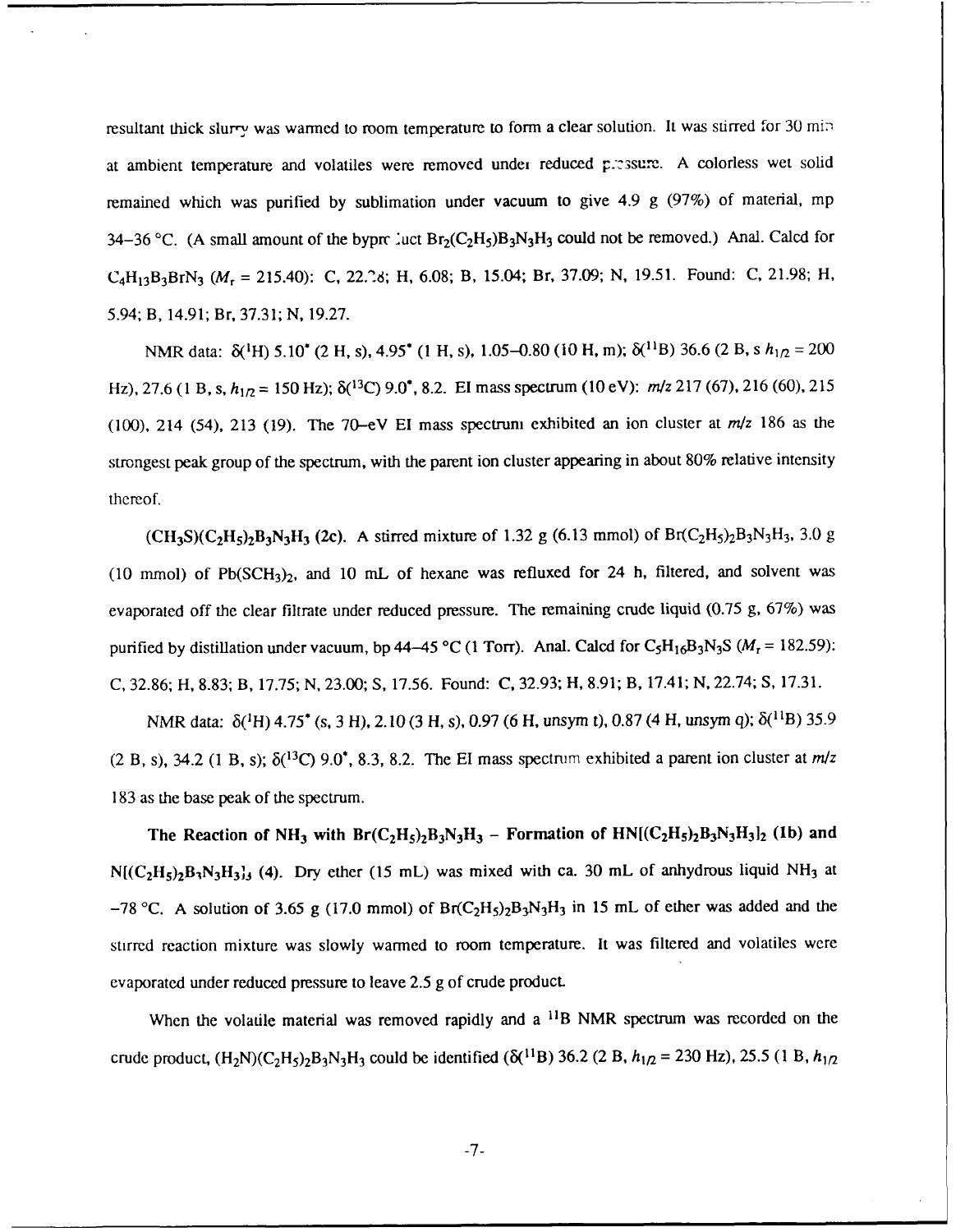$= 170$  Hz)). However, even at room temperature the compound condensed with the formation of the bis(borazin-2-yl)amine  $HN$ [ $(C_2H_5)$  $-B_3N_3H_3$ ]<sub>2</sub> (1b) and also of the tris(borazin-2-yl)amine 4.

**A** small amount of liquid, **bp 115** -120 **°C (1** Torr), **was** distilled off the crude product and identified as 1b. NMR data:  $\delta(^{11}B)$  36.4 (2 B,  $h_{1/2}$  = 450 Hz), 26.3 (1 B,  $h_{1/2}$  = 440 Hz). El mass spectrum (12 eV): *m/z* 288 (14), 287 (79), 286 (100), 285 (55), 284 (28), 283 (7), 260 (10), 259 (31), 258 (33), 257 (21), **256 (10).** Calculated for the parent ion: *m/z* **288 (8), 287** (74), **286 (100), 285 (60),** 284 **(19), 283** (3).

During the distillation, a second material, 4, mp 146-148 **'C,** deposited in the distillation head. (The NMR and mass spectral data of this sublimate were identical with that of the residue.) Anal. Calcd for C<sub>12</sub>H<sub>39</sub>B<sub>9</sub>N<sub>10</sub> ( $M_r$  = 420.51): C, 34.24; H, 9.35; B, 23.11; N, 33.30. Found: C, 34.14; H, 9.29; B, 23.19; N, 33.19.

NMR data:  $\delta$ <sup>(1</sup>H) 4.6<sup>\*</sup> (3 H, s), 0.95 (6 H, unsym t), 0.83 (4 H, unsym q);  $\delta$ <sup>(11</sup>B) 36.8 (2 B,  $h_{1/2}$  = ca. 680 Hz), 28.5 (1 B, *h1/2* = ca. 730 Hz); **8(13C)** 9.3, 8.5. **El** mass spectrum (10 eV): *m/z* 423 (7), 422 (87), 421 (100), 420 (87), 419 (20), 418 (6), 287 (6), 286 (28), 285 (53), 284 (21), 283 (5). Calculated for the parent ion of 4: *mrz* 423 (8), 422 (54), 421 (100), 420 (92), 419 (51), 418 (19), 417 **(5).**

 $Br_2(C_2H_5)B_3N_3H_3$  (3b) was obtained by adding 76.2 g (0.304 mol) of BBr<sub>3</sub> to a stirred solution of 25.0 g (0.152 mol) of  $(C_2H_5BNH)_3$  in 100 mL of dichloromethane at  $-10$  °C over a period of 1 ii. The mixture was warmed to room temperature and then refluxed for **I** h to give an almost clear solution. It was filtered and volat<sup>ti</sup>es were evaporated under reduced pressure to leave 40.2 g (99%) of crude product. This was sublimed under vacuum (40–50 °C bath temperature) to give a material of mp 27–29 °C. (The material contains traces of  $(BrBNH)_3$ , which are difficult to remove.) Anal. Calcd for  $C_2H_8B_3Br_2N_3$  ( $M_r$ **=** 266.26): C, 9.01; H, 3.03; B, 12.17; Br, 60.02; N, 15.77. Found: C, 8.83; H, 2.92; B, 12.01; Br, 60.24; N, 15.45.

NMR data: δ(<sup>1</sup>H) 5.3<sup>\*</sup> (3 H, s), 1.05-0.8 (5 H, m); δ(<sup>11</sup>B) 37.3 (1 B, s,  $h_{1/2}$  = 190 Hz), 27.9 (2 B, s,  $h_{1/2}$  = 140 Hz);  $\delta$ (<sup>13</sup>C) 7.9, 7.7<sup>\*</sup>. This 15-eV EI mass spectrum exhibited a parent ion cluster at *m/z* 267 in the calculated isotopic distribution.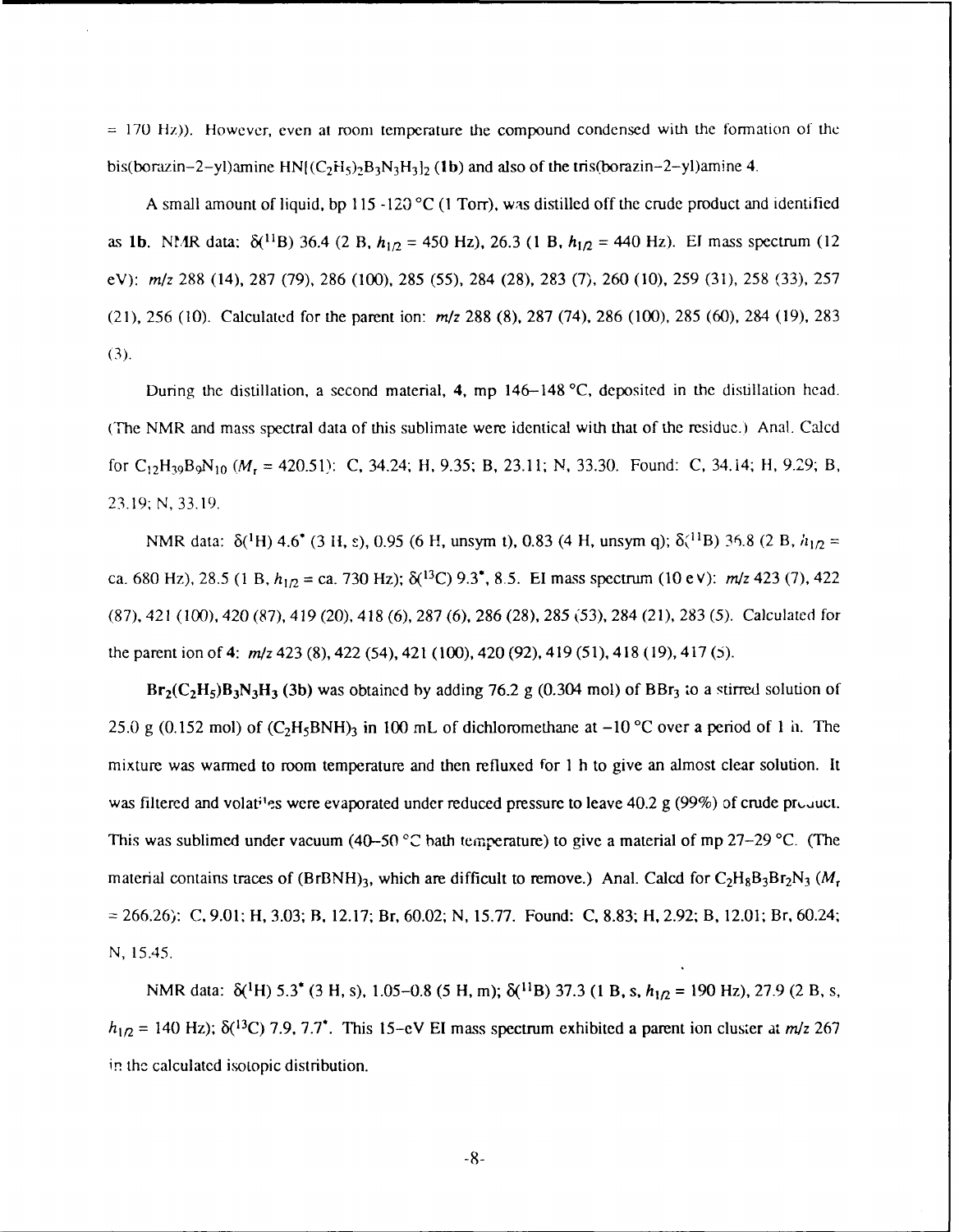$\rm (CH_3S)_2 (C_2H_5)B_3N_3H_3$  (3c) was prepared in a manner analogous to that of 2c (above) from 4.6 g (17 mmol) of  $Br_2(C_2H_5)B_3N_3H_3$  and 11.0 g (36.5 mmol) of  $Pb(SCH_3)_2$  (65 mL of hexane, 24 h reflux). After filtration, the clear solutien was concentrated to a volume of about 10 mL and cooled and 2.45 g (71%) of 3c precipitated; mp 58-62 °C. Anal. Calcd for  $C_4H_{14}B_3N_3S_2$  ( $M_r = 200.63$ ): C, 23.92; H, 7.L3; **B,** 16.15: N, 20.93: S, 31.97. Found: C, 23.41; H, 7.02; *6,* 16.08; **N,** 20.64; S, 31.88.

NMR data:  $\delta$ <sup>(1</sup>H) 4.7<sup>\*</sup> (3 H, s), 2.10 (6 H, s), 1.1 -0.8 (5 H, m);  $\delta$ <sup>(11</sup>B) 35.8 (1 B, s,  $h_{1/2} = 290$  Hz), 34.1 (2 B, s,  $h_{1/2} = 175$  Hz);  $\delta$ <sup>(3</sup>C) 9.1<sup>\*</sup>, 8.24, 8.16. The EI mass spectrum exhibited a parent ion cluster at m/z 201.

 $Cl_2(C_2H_5)B_3N_3(CH_3)$  (3d) was prepared from 41.2 mL of a 1 M solution of BCl<sub>3</sub> in heptane and 4.25 g (20.6 mmol) of  $(C_2H_5BNCH_3)$ <sub>3</sub> (stirring overnight at ambient temperature, then 6 h at 60 °C). Alter removal of volatiles uader reduced pressure, the residue was distilled under vacuum to give 4.35 g (96%) of **3d,** bp 78-80 °C (1 Torr). Anal. Calcd for C<sub>5</sub>H<sub>14</sub>B<sub>3</sub>N<sub>3</sub>Cl<sub>2</sub> ( $M_r = 219.53$ ): C, 27.36; H, 6.43; B, 14.77: **Cl,** 3z.30; N, 19.14. Found: **C,** 27.32; H, 6.48; B, 14.20; **Cl,** 31.19; N, 10.07.

NMR data: **6(111)** 3.10 (3 **1;, ),** 3.05 (6 H, s), 1.09 (2 H, *q,J* = 7), 0.98 (3 H, t,J= 7); 6(1iB) 37.9 (1 B, s,  $h_{1/2}$  = 250 Hz), 31.4 (2 B, s,  $h_{1/2}$  = 140 Hz);  $\delta(^{13}C)$  35.1, 34.2, 7.4, 7.1<sup>\*</sup>. Mass spectrum (10 eV): *m*/z 223 (19), 222 (12), 221 (78), 220 (62), 219 (100), 218 (72), 217 (22), 216 (8).

#### **Results and Discussion**

The chemistry of unsymmetrically substituted borazines has not yet been well explored, since access to such species in pure state is fairly difficult.<sup>1</sup> The most readily available unsymmetrically B-substituted borazine of the type  $XR_2B_3N_3R_3$  is probably the monochloro compound  $ClCH_3)_2B_3N_3(CH_3)_3$ , which can be obtained from  $(CIBNCH_3)$ <sub>3</sub> by a Grignard reaction. However, the purification of the product is fairly laborious.2 On the other hand, it has now been observed that the crude material as obtained from the cited Grignard reaction can be converted to  $(CH_3S)(CH_3)_2B_3N_3(CH_3)_3$  (2d) by reaction with Pb(SCH<sub>3</sub>)<sub>2</sub> according to eq i, and the rc.ultant (liquid) monomethylthio compound is then readily purified by distillation.

$$
2 \text{ Cl}(CH_3)_2B_3N_3(CH_3)_3 + \text{Pb}(SCH_3)_2 \longrightarrow 2 \text{ (CH}_3S)(CH_3)_2B_3N_3(CH_3)_3 + \text{PbCl}_2 \tag{1}
$$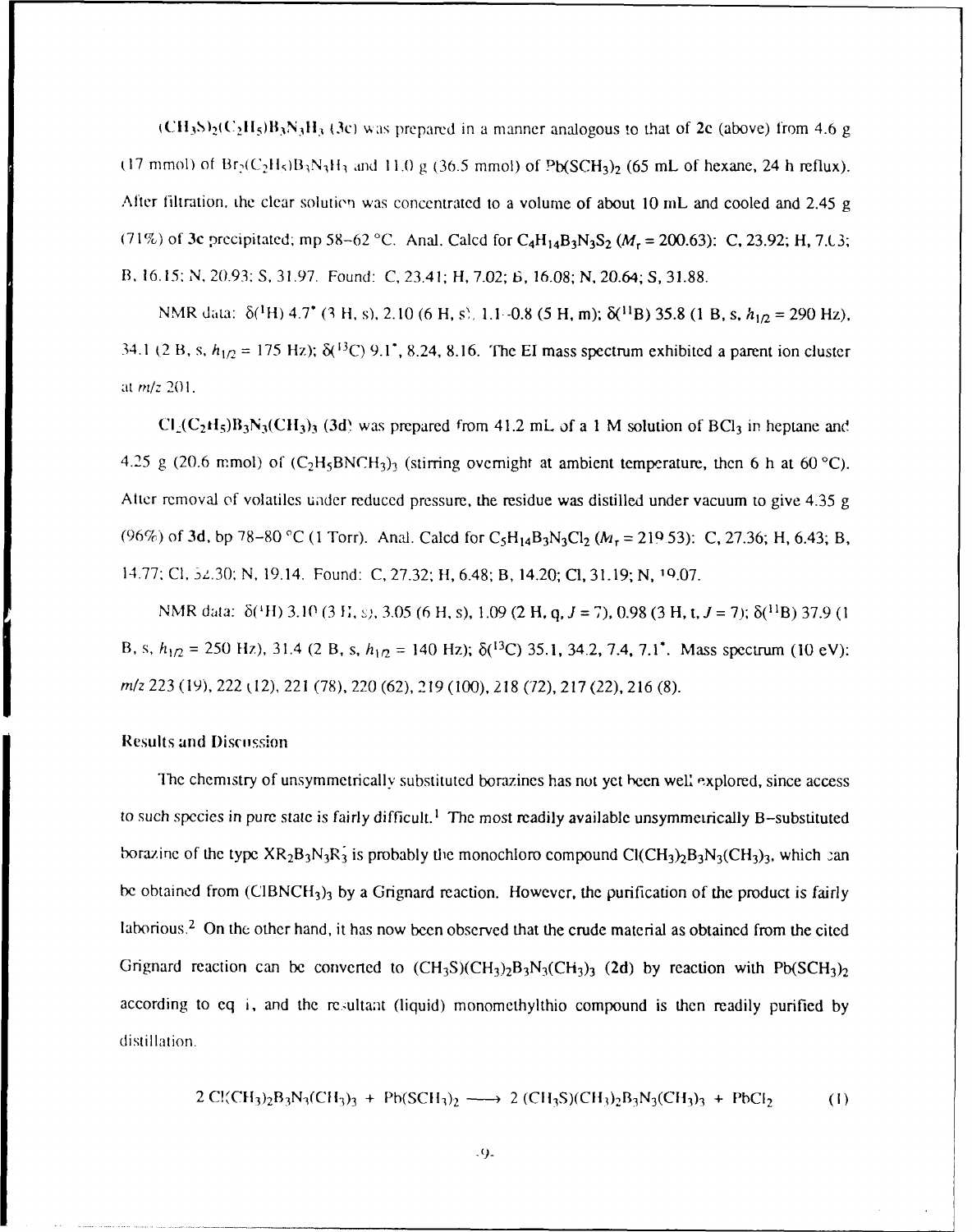In many instances the  $(B)SCH_3$  site is just about as reactive as a  $(B)Cl$  site. For example, 2-amino-1,3,4,5,6-pentamethylborazine has previously been prepared by the reaction of  $Cl(CH_3)_2B_3N_3(CH_3)_3$  with NH<sub>3</sub>.<sup>2,7</sup> In the present work, the reaction of  $(CH_3S)(CH_3)_2B_3N_3(CH_3)_3$  with anhydrous NH<sub>3</sub> gave a good yield of  $(H_2N)(CH_3)_2B_3N_3(CH_3)_3$  (2e), which has now been characterized by NMR data. Thermal condensation of 2c was found to begin near 150-160 **'C,** but temperatures as high as 250-270 **'C** were required for efficient conversion of the compound to yield the bis(borazin-2-yl)amine  $HN[(CH<sub>3</sub>)<sub>2</sub>B<sub>3</sub>N<sub>3</sub>(CH<sub>3</sub>)<sub>3</sub>]$ <sub>2</sub> (1a) with the elimination of NH<sub>3</sub>, eq 2.

$$
2 \, (H_2N)(CH_3)_2 B_3 N_3(CH_3)_3 \rightarrow NH_3 + 1a \tag{2}
$$

The same bis(borazin-2-yl)amine has previously been mentioned as the product of such a thermal condensation but was not characterized <sup>8</sup> More recently, it has been obtained by the interaction of  $Cl(CH_3)_2B_3N_3(CH_3)_3$  with HN $[Si(CH_3)_3]_2$  and the structure of the species has been determined by single crystal X-ray diffraction. <sup>4</sup>



 $\mathbf{I}$ a:  $R = R' = CH_3$ b:  $R = H, R' = C_2H_5$ 

 $HN[(CH<sub>3</sub>)<sub>2</sub>B<sub>3</sub>N<sub>3</sub>(CH<sub>3</sub>)<sub>3</sub>]$ <sub>2</sub> (1a) is extremely sensitive to moisture and hydiolizes with the formation of the previously described<sup>4,5,9</sup> O[(CH<sub>3</sub>)<sub>2</sub>B<sub>3</sub>N<sub>3</sub>(CH<sub>3</sub>)<sub>2</sub>]<sub>2</sub> as the initial product. Ca the other hand, it is thermally quite stable. For example, on heating of the pure compound to its boiling point under atmospheric pressure, no tnermal condensation to yield  $N[(CH_3)_2B_3N_3(CH_3)_3]$ <sub>3</sub> was observed but increasing amounts of hexamethylborazine were slowly formed in a rearrangement process.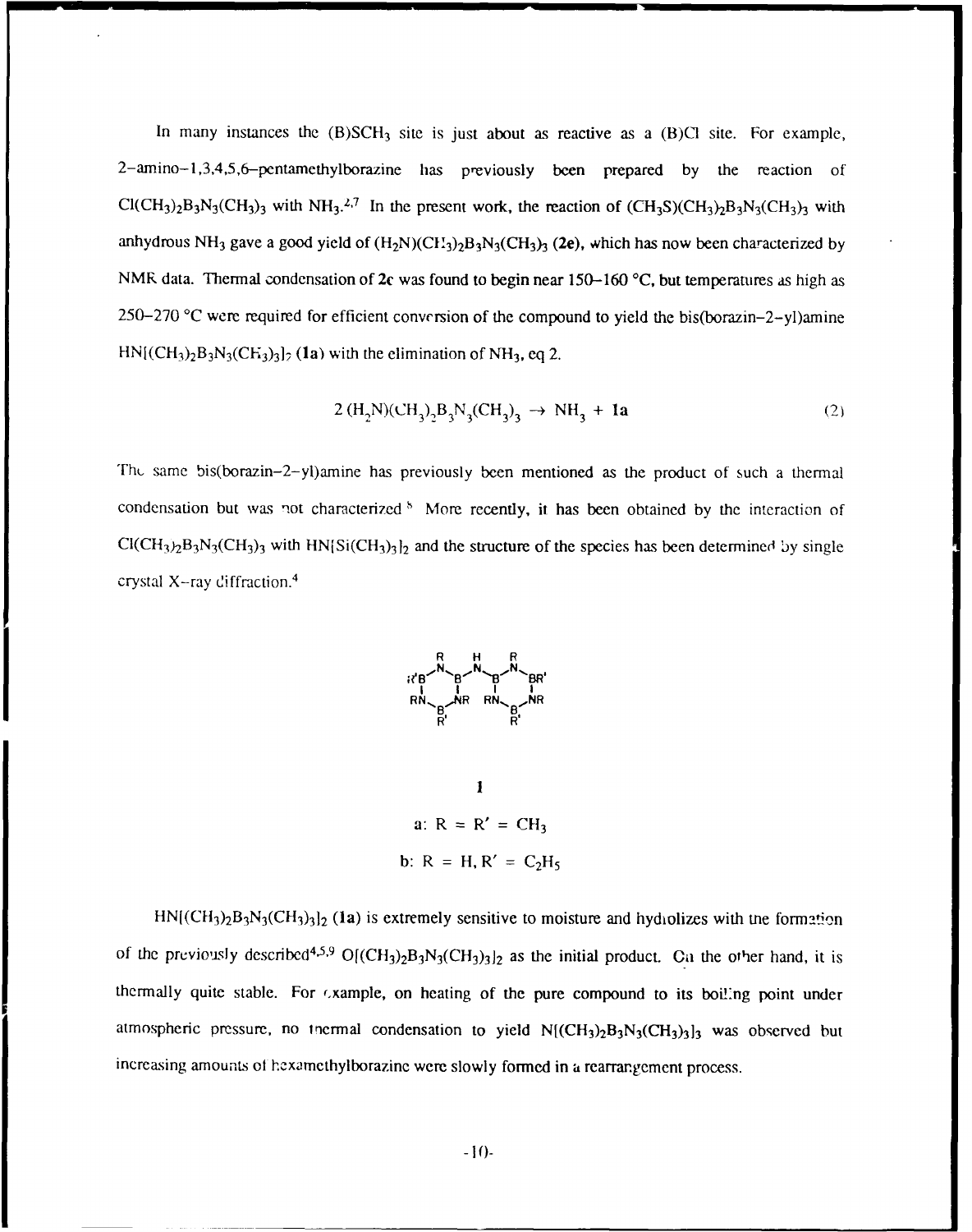In another approach to generate the tris(borazin–2-yl)amine skeleton,  $HN[(CH_3)_2B_3N_3(CH_3)_3]_2$  was reacted with 1 molar equiv each of  $n - C_4H_9L$  and then  $Cl(CH_3)_2B_3N_3(CH_3)_3$ . It was intended to form, initially, the N-lithiated bis(borazinyl)amine, which was then expected to react with the chloroborazine to form tris(pentamethylborazin-2-yl)amine. However, the reaction proceeded unexpectedly. Apparently, initial cleavage of the bis(borazinyl)amine according to eq 3 occurs under the impact of  $LiC<sub>4</sub>H<sub>9</sub>$ , and the original bis(borazinyl)amine is subsequently regenerated according to eq 4. (It should be noted that the reaction according to eq 3 has a precedent, i.e., it parallels the interaction of the diborylamine  $HN[ B(CH_3)_2]_2$  with LiCH<sub>3</sub> to yield (CH<sub>3</sub>)<sub>2</sub>BNHLi and B(CH<sub>3</sub>)<sub>3</sub>.<sup>10</sup>)

$$
HN[(CH_3)_2B_3N_3(CH_3)_3]_2 + n-C_4H_9Li \longrightarrow (LiHN)(CH_3)_2B_3N_3(CH_3)_3 + n-C_4H_9(CH_3)_2B_3N_3(CH_3)_3
$$
 (3)

 $(LiHN)(CH_3)_2B_3N_3(CH_3)_3 + Cl(CH_3)_2B_3N_3(CH_3)_3 \longrightarrow LiCl + HN[(CH_3)_2B_3N_3(CH_3)_3]_2$  (4)

In additional attempts to synthesize  $N[(CH_3)_2B_3N_3(CH_3)_3]_3$ , the interaction of equimolar amounts of  $(CH_3S)(CH_3)_2B_3N_3(CH_3)_3$  and  $HN[(CH_3)_2B_3N_3(CH_3)_3]_2$  at temperatures as high as 200 °C was studied. However, the starting materials were recovered unchanged. Similarly, no reaction occurred when  $ClCH_3\rangle_2B_3N_3CH_3$ )<sub>3</sub> was treated with  $[{(CH_3)_3Si)_2N_3(CH_3)_2B_3N_3(CH_3)_3}$  in 2:1 molar ratio in refluxing hex ane.

The preceding results seemed to suggest, that the formation of the tris(borazinyl)amine is impaired by the presence of the N-bonded organic substituents. Thus, attention was directed to the preparation of unsymmetrically B-substituted borazines containing annular NH groups.

A very convenient approach for the synthesis of unsymmetrically B-substituted borazines has emerged recently, when the reaction of  $(C_2H_5BNCH_3)_3$  with BBr<sub>3</sub> was studied. It was found that a Br/C<sub>2</sub>H<sub>5</sub> exchange occurred readily and nroceeded with the exclusive transfer of only one Br from BBr<sub>3</sub> to the borazine. Thus, interaction of a 1:1 molar ratio of the reagents gave  $Br(C_2H_5)Br_3N_3(CH_3)$  in excellent yield and high purity, and a 1:2 ratio provided for  $Br_2(C_2H_5)B_3N_3CH_3)$ <sup>11</sup> In an extension of this work,  $(C_2H_5BNH)_3$  was reacted with BBr<sub>3</sub> to give Br( $C_2H_5$ ) $B_3N_3H_3$  (2b) and Br<sub>2</sub>( $C_2H_5$ ) $B_3N_3H_3$ (3h), respctlvely, depending ot the stoichiometry of the reagents, as is shown in the following equations.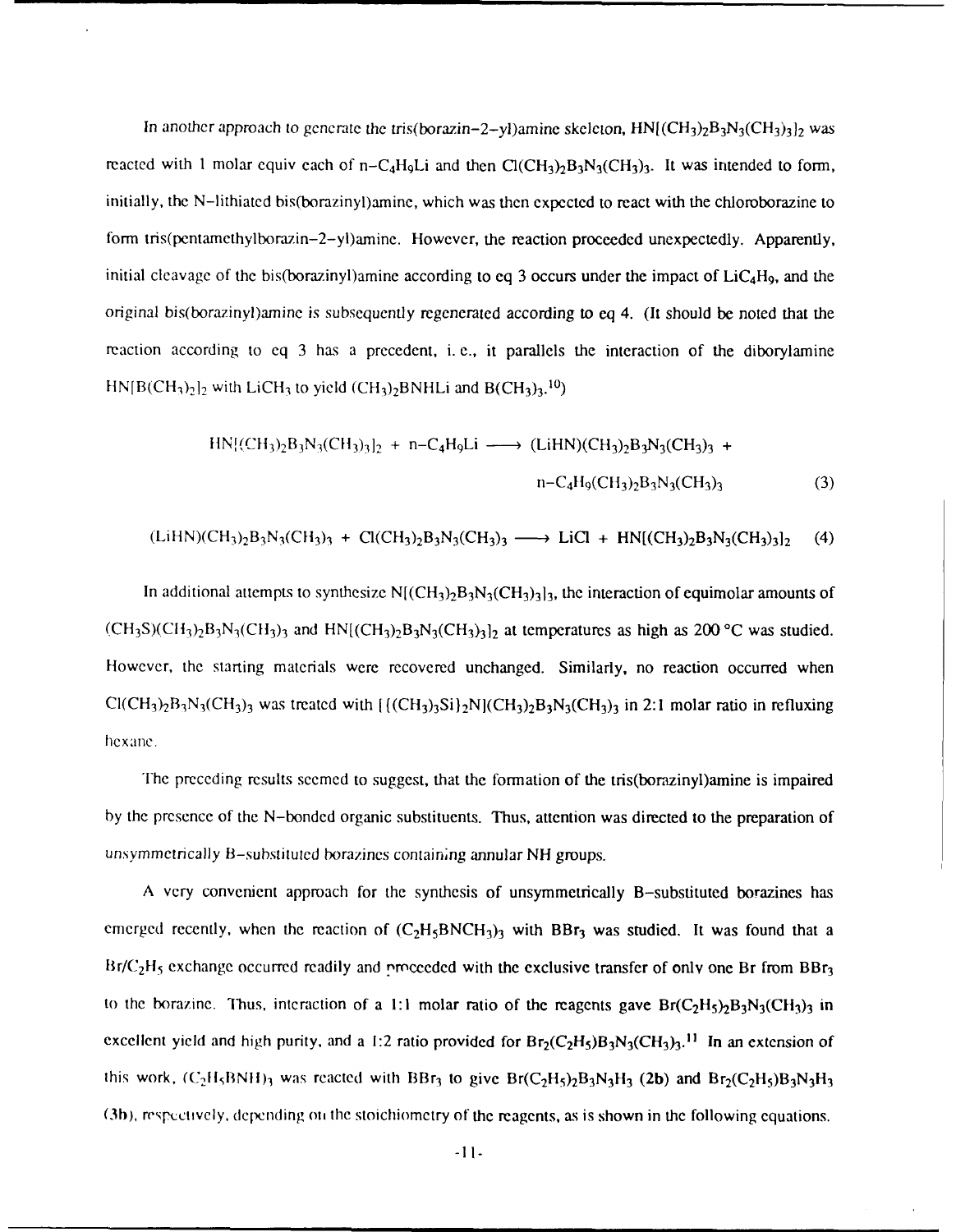$$
BBr_3 + (C_2H_5BNH)_3 \longrightarrow C_2H_2BBr_2 + Er(C_2H_5)_2B_3N_3H_3
$$
 (5)

$$
2 BBr3 + (C2H5BNH)3 \longrightarrow 2 C2H5BBr2 + Br2(C2H5)B3N3H3
$$
 (6)

Moreover, the catalyst as previously employed<sup>11</sup> was found to be not required. Hence, this method provides for a very convenient and efficient access to unsymmetrically B-substituted borazines, since the  $C_2H_5BBr_2$  can be recovered and reconverted to the originating borazine,  $(C_2H_5BNH)_3$ .

It should be noted that the reactions according to eqns 5 or 6 must be performed in the presence of solvent: A substantial amount of solid intermediate is formed, which impairs the stirring of a neat reagent mixture. This formation of intermediates seems to be an effect of the annular NH groups, but the presence of NH rather than NCH<sub>3</sub> groups does not affect the yield of final product, which was excellent in all cases. The effect of the annular NH groups is further seen in the properties of the products. Whereas  $Br(C_2H_5)_2B_3N_3(CH_3)_3$  is thermally stable and can be purified by distillation,  $Br(C_2H_5)_2B_3N_3H_3$  is thermally fairly sensitive and not only begins to decompose at its melting point, but slow decomposition is also observed on prolonged storage of the material at ambient temperature. Hence, it is suggested that only freshly purified (sublimed) material is employed in any subsequent reactions.

It has also been found that the halogen/alkyl group exchange as described in eqns 5 and 6 is not limited to the use of  $BBr<sub>3</sub>$  as halogen source, but reactions analogous to that of B-triorganylborazines with  $BBr<sub>3</sub>$  proceed equally well when  $BCl<sub>3</sub>$  is employed as reagent. Thus, the species  $Cl(C_2H_5)_2B_3N_3(CH_3)_3$  and  $Cl_2(C_2H_5)B_3N_3(CH_3)_3$  could be obtained readily and in good yield. However, under the same experimental conditions, the reaction of  $(C_2H_5BNH)_3$  with BCl<sub>3</sub> did not proceed as cleanly as in the case of  $(C_2H_5BNCH_3)$ <sub>3</sub>. For example, for the 1:1 molar reaction the major product clearly was the desired  $Cl(C_2H_5)_2B_3N_3H_3$  [bp 53-55 °C (1 Torr);  $\delta(^1H)$  4.9° (3 H, s), 1.0-0.8 (10 H, m);  $\delta^{(11)}B$ ) 36.6 (2 B, s,  $h_{1/2}$  = 220 Hz), 29.9 (1 B, s,  $h_{1/2}$  = 170 Hz)], but Cl<sub>2</sub>(C<sub>2</sub>H<sub>5</sub>)B<sub>3</sub>N<sub>3</sub>H<sub>3</sub> [bp 38–42 °C (1 Torr), mp 28.5 °C;  $\delta$ <sup>(1</sup>H) 5.1\* (3 H, s), 0.96 (3 H, t), 0.87 (2 H, q);  $\delta$ <sup>(11</sup>B) 37.2 (1 B, s,  $h_{1/2}$  = 240 Hz), 29.9 (2 B, s,  $h_{1/2}$  = 140 Hz)] as well as (CIBNH)<sub>3</sub> were also formed, and it was extremely difficult to separate the products. Similar results were obtained when the reaction was performed in 1:2 molar ratio.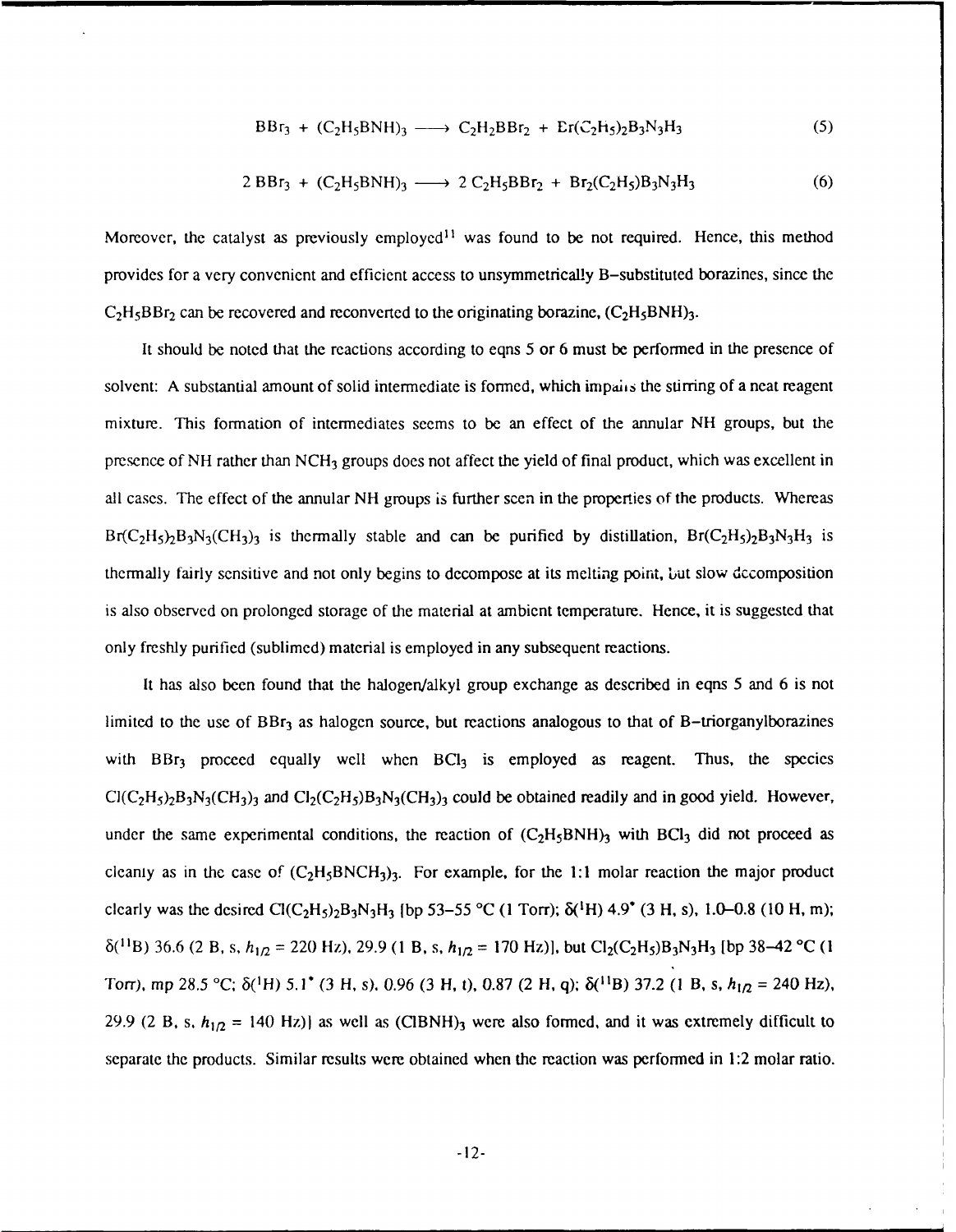Hence, in this case this reaction is not as useful for preparative purposes as that employing  $BBr_3$ , and it again illustrates that differences exist between the reactivity of borazines containing annular NH groups as compared to those containing a N-bonded hydrocarbon substituent. On the other hand,  $Cl(C_6H_5)_2B_3N_3H_3$  was readily obtained from the reaction of  $(C_6H_5BNH)_3$  with BCI<sub>3</sub>, suggesting that the boron substituents may also affect the process.

Several additional unsymmetrically B-substituted borazines of the types  $XR_2B_3N_3R_3$  (2) and  $X_2RB_3N_3R_3$  (3) were subsequently prepared originating from the halogenated species. The following unsymmetrically B-substituted (mono)borazines have been prepared and characterized during the course of the present study.





$$
\mathbf{3}^{\prime}
$$

- 
- 
- 

$$
\ldots \ldots \ldots \ldots
$$

g: 
$$
X = N[Si(CH_3)_3]_2
$$
,  $R = R' = CH_3$ 

h: 
$$
X = CI, R = CH_3, R' = S_2H_5
$$

When  $Br(C_2H_5)_2B_3N_3H_3$  was reacted with anhydrous NH<sub>3</sub>, the desired  $(H_2N)(C_2H_5)_2B_3N_3H_3$  could be identified in the crude reaction product only when the excess of  $NH<sub>3</sub>$  and the solvent were removed rapidly  $\{\delta^{(11)}_1B\}$  36.2 (2 B,  $h_{1/2} = 230$  Hz), 25.5 (1 B,  $h_{1/2} = 170$  Hz)]. However, even at room temperature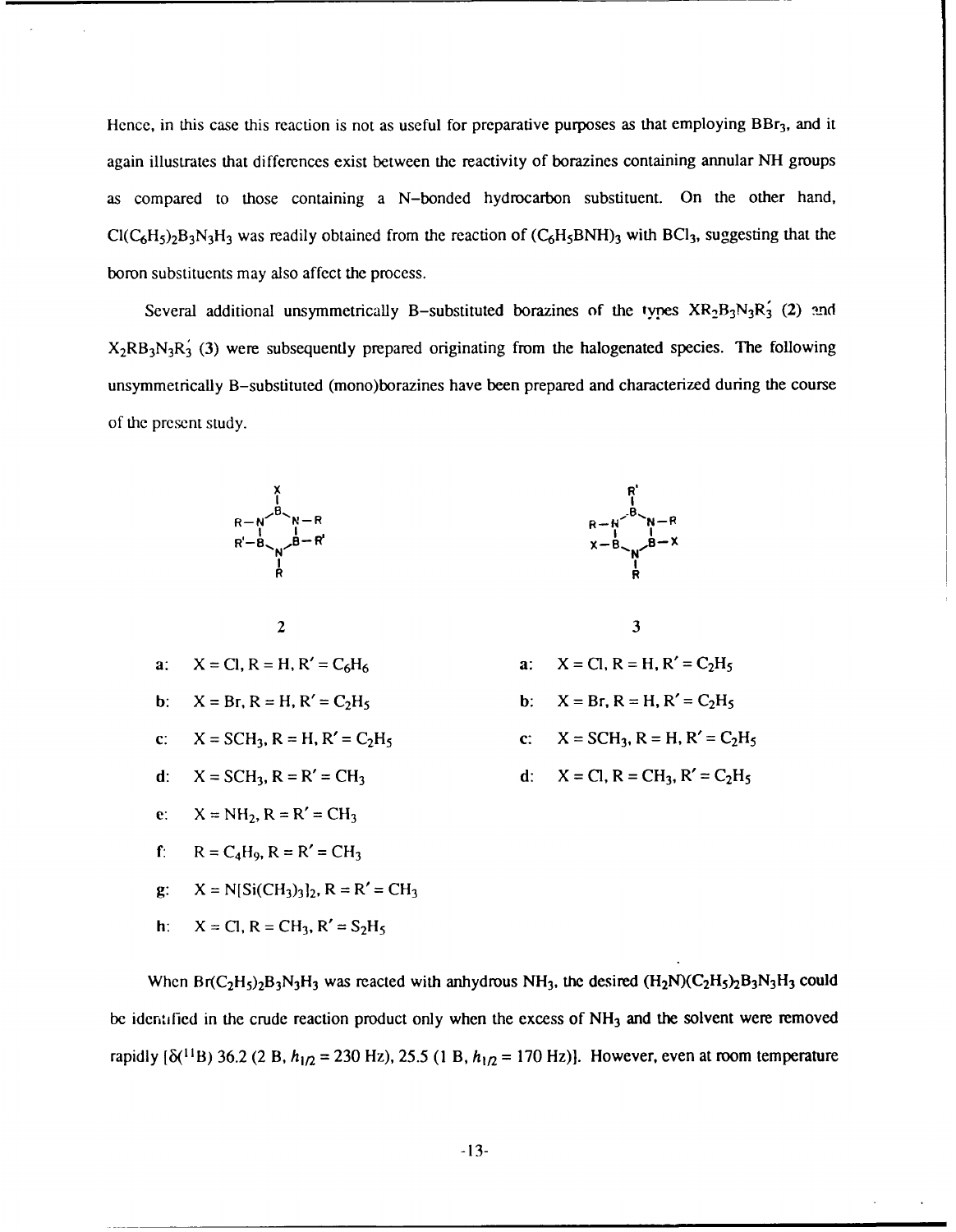the compound condensed with the formation of the bis(borazin-2-yl)amine  $HN[(C<sub>2</sub>H<sub>5</sub>)<sub>2</sub>B<sub>3</sub>N<sub>3</sub>H<sub>3</sub>]$ <sub>2</sub> [1b,  $\delta^{(11)}$ B) 36.4 (2 B,  $h_{1/2}$  = 450 Hz), 26.3 (1 B,  $h_{1/2}$  = 440 Hz)]. After a short period of time, the formation of a third species was observed  $[\delta(1^1B) 36.8 (2 B, h_{1/2} = ca. 680 Hz)$ , 28.5 (1 B,  $h_{1/2} = ca. 730 Hz$ ), which



was identified as the tris(borazin-2-yl)amine 4. Ultimately, only a mixture of  $HN[(C_2H_5)_2 B_3N_3H_3]_2$ (1b) and 4 remained, from which small amounts of pure lb and 4 could be isolated and characterized.

The separation of lb and 4 proved quite difficult. The bis(borazin-2-yl)amine is thermally quite stable and has no ready tendency to undergo condensation to form 4 when heated under atmospheric pressure at 200 **'C** for several h. On the other hand, when lb was heated at 200 °C under vacuum for **I** h, most of it converted to 4, but adhering traces of lb were difficult to remove.

Compound 4 is the first known tris(borazin-2-yl)amine and seems to offer great potential for the preparation of two-dimensional network structures of linked borazine rings. Ongoing studies are directed to explore this possibility.

It is of interest to note the distinct broadening of the  $^{11}B$  NMR signals in the above series monoaminoborazine --- bis(borazinyl)amine (1b) --- tris(borazinyl)amine (4). It is definitely not due to an overlap of signals from mixtures of compounds of similar *"1B* chemical shifts, but parallels the observations made in the series  $(H_2N)(CH_3)_2B_3N_3(CH_3)_3$  (2e) ---  $HN[(CH_3)_2B_3N_3(CH_3)_3]_2$  (1a). It is possible that this indicates the overlap of signals, which would suggest that the borazine rings of individual poly(borazine) species are not coplanar. This has indeed been established by an X-ray structure determination of **la. <sup>4</sup>**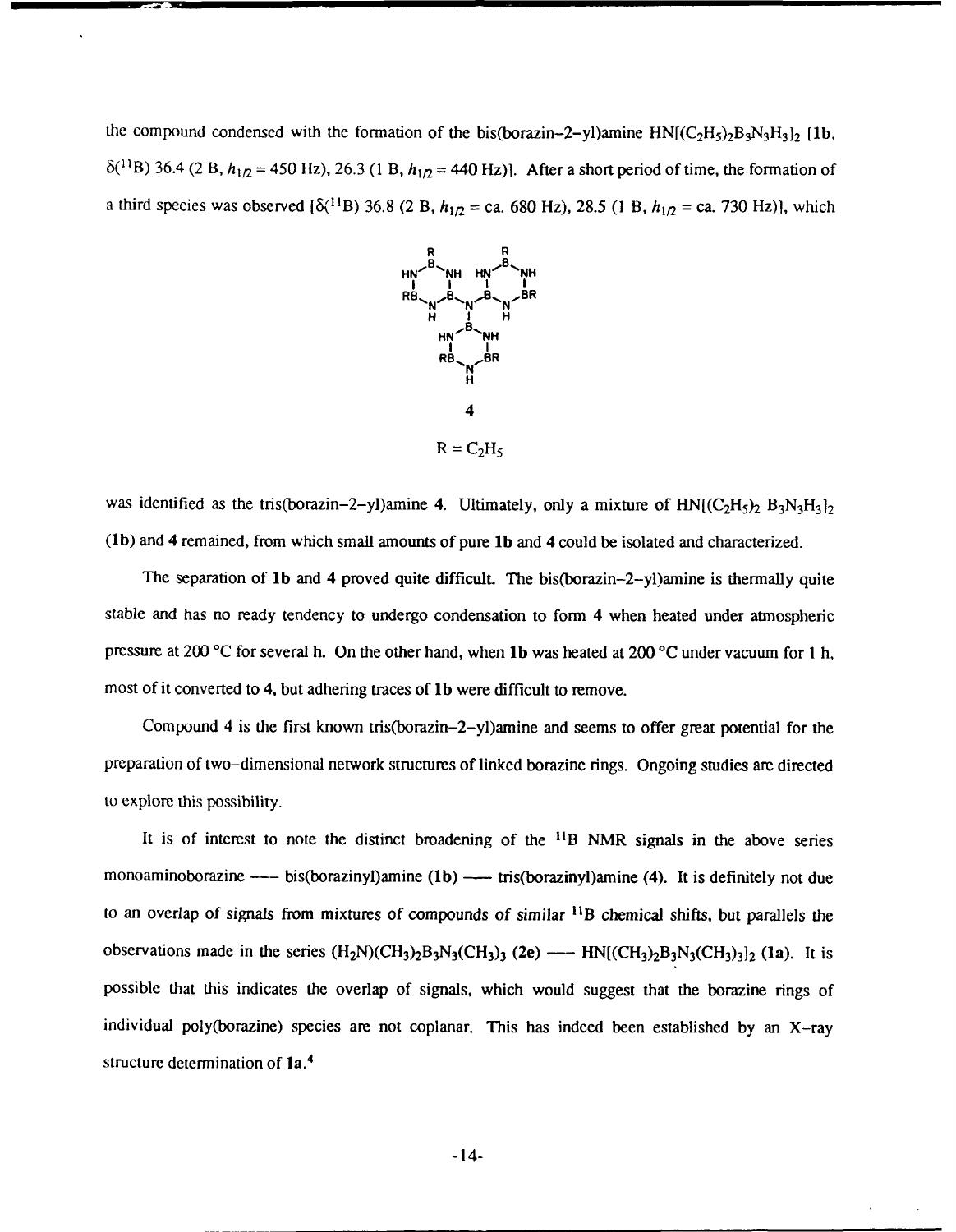In summary, the current study clearly documents that unsymmetrically B-substituted borazines of types 2 and **3** are conveniently obtained originating from symmetrically substituted B-triorganylborazines. Thus, such compound are no longer laboratory curiosities but are readily available starting materials for molecular architecture, which opens the door for an extensive exploration of the chemistry of unsymmetrically B-substituted borazines. Most interesting seems to be the application of the species for the formation of poly(borazines), i. e., compounds in which individual borazine rings are linked to form polycyclic systems. The bis(borazin-2-yl)amines la and **lb** and the tris(borazin–2–yl)amine  $N[(C_2H_5)_2B_3N_3H_3]_3$  (4) are examples of such materials, and the synthesis of a variety of poly(borazine) structures is currently under investigation.

Finally, one other observation is worth mentioning. During the course of preparing the starting material  $(C_2H_5BNH)_3$  by the reaction of  $C_2H_5BCl_2$  with  $HN[Si(CH_3)_3]_2$ , 6 considerable variations in the yield were observed, even under apparently identical reaction conditions. Concurrently, the formation of variable amounts of a byproduct was noted, the amount of which increased when the yield of  $(C<sub>2</sub>H<sub>5</sub>BNH)<sub>3</sub>$  decreased. This (higher boiling) byproduct has now been identified as the unsymmetrically N-substituted borazine  $(C_2H_5)$ <sub>3</sub>B<sub>3</sub>N<sub>3</sub>H<sub>2</sub>[Si(CH<sub>3</sub>)<sub>3</sub>] (5).



 $R = C_2H_5$ 

Attempts to modify the reaction conditions in order to make 5 the main product did not yet lead to any reasonable conclusions. However, yields of  $(C_2H_5)_3B_3N_3H_2[Si(CH_3)_3]$  (5) ranging from 10-40% were usually obtained, especially when the reaction was performed on a relatively large scale. Thus, it presents the possibility to study in N-unsymmetrically substituted borazines in more detail.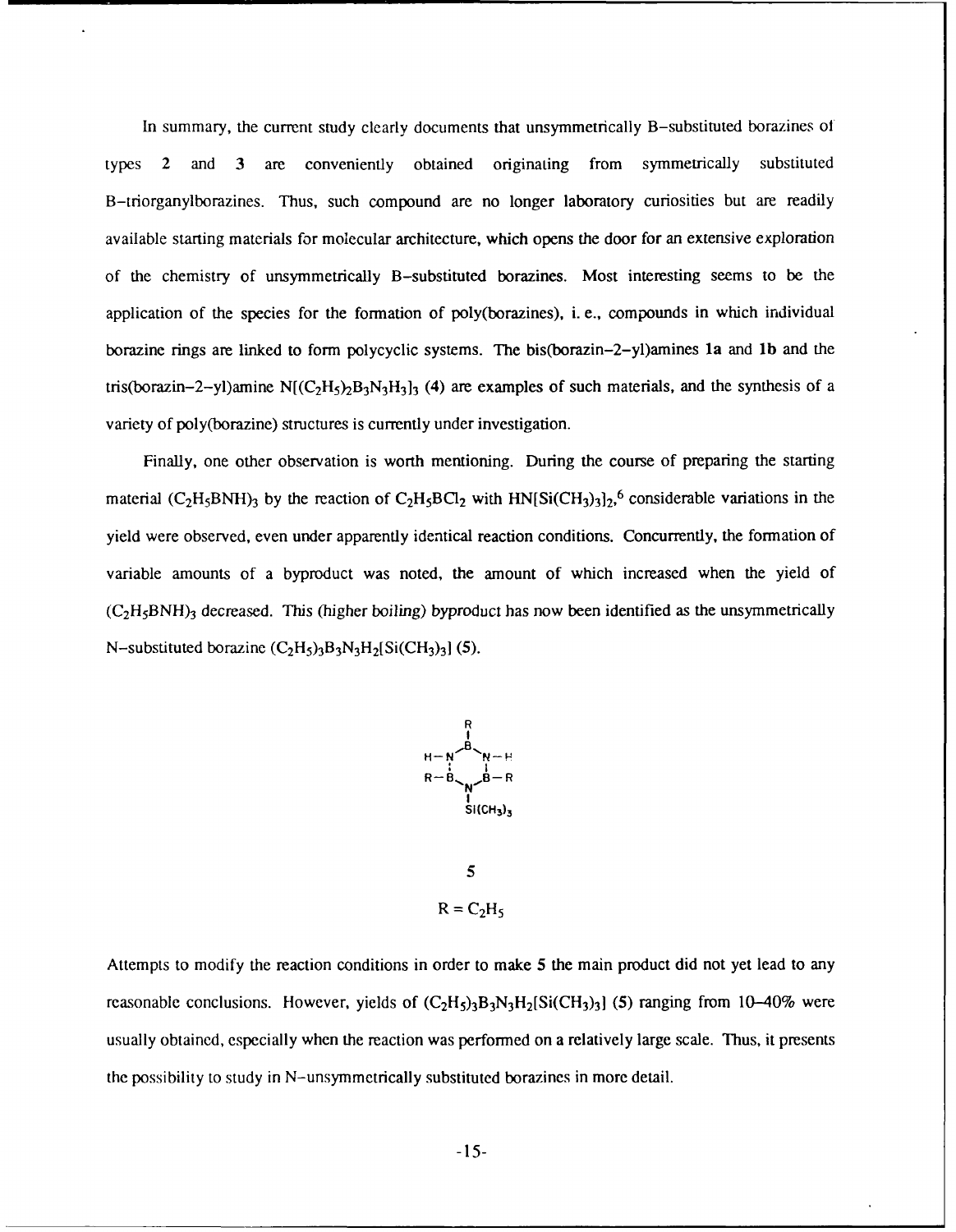Acknowledgment. This work was supported **by** the Office of Naval Research **(K.N.).**

## References

- *(1) Gmelin Handbuch der Anorganischen Chemie;* Springer-Verlag: West Berlin, **1978;** Vol. **51,** Supplement Boron Compounds **17.**
- (2) Toeniskoetter, R. H.; Hall, F. R. *Inorg. Chem. 1963,* **2, 29-39.**
- **(3)** Adcock, **J.** L.; Meicher, L. **A.,** Lagowski, **J. J.** *Inorg. Chem.* **1973,** *12,* **788-791.**
- (4) Narula, **C.** K.;, Lindquist, **D. A.;** Fan, M.-M.; Borek, T. T., Duesler, **E. N.;** Datye, **A.** K.; Schaeffer, R.; Paine, R. T. *Chem. Mater.* **1990,** *2,* **377-384.**
- **(5)** Toeniskoetter, R. H.; Killip, K. **A.** *J. Am. Chem. Soc. 1964, 86, 690-694.*
- (6) Bielawski, J.; Das, M. K.; Hanecker, E.; Niedenzu, K.; Nöth, H. *Inorg. Chem.* 1986, 25, 4623-4628.
- **(7)** Meller, **A.** *Monatsh. Chem.* **1968, 99, 1670-1679.**
- **(8)** Cldment, R.; Proux, Y. *Bull. Soc. Chim. France* **1969, 558-563.**
- **(9)** Wagner, R. **I.;** Bradford, **J.** L. *!norg. Chem.* **1962,** *1,* **99-106.**
- **(10)** Fujpstetter, H.; NOth, H. *Chem. Ber.* **1978,** *111,* **3596-3607.**
- **(11)** Bal, **J.;** Niedenzu, K. *Inorg. Chem. 1991, 30, 0000-000.*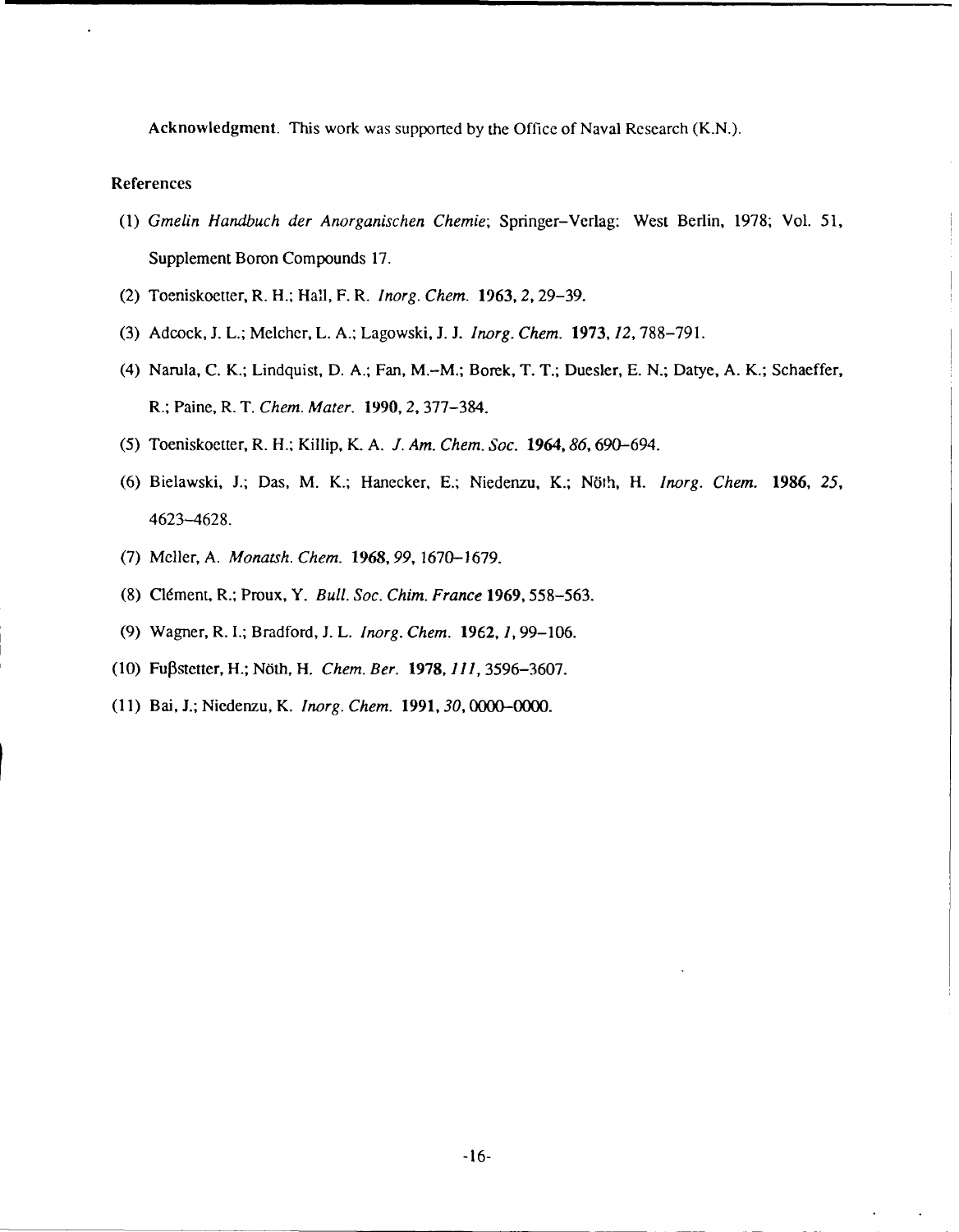$DL/1113/89/1$ 

# TECHNICAL REPORT DISTRIBUTION LIST, GENERAL

Ł.  $\bullet$ 

|                                                                                                                  | No.             |                                                                                                                  | No.    |
|------------------------------------------------------------------------------------------------------------------|-----------------|------------------------------------------------------------------------------------------------------------------|--------|
|                                                                                                                  | Copies          |                                                                                                                  | Copies |
| Office of Naval Research<br>Chemistry Division, Code 1113<br>800 North Quincy Street<br>Arlington, VA 22217-5000 | 3               | Dr. Ronald L. Atkins<br>Chemistry Division (Code 385)<br>Naval Weapons Center<br>China Lake, CA 93555-6001       | 1      |
| Commanding Officer<br>Naval Weapons Support Center.<br>Attn: Dr. Bernard E. Douda<br>Crane, IN 47522-5050        | $\mathbf{1}$    | Chief of Naval Research<br>Special Assistant<br>for Marine Corps Matters<br>Code 00MC<br>800 North Quincy Street | 1      |
| Dr. Richard W. Drisko<br>Naval Civil Engineering Laboratory                                                      | $\mathbf{1}$    | Arlington, VA 22217-5000                                                                                         |        |
| Code L52<br>Port Hueneme, California<br>93043<br>Defense Technical Information Center 2                          |                 | Dr. Bernadette Eichinger<br>Naval Ship Systems<br>Engineering Station<br>Code 053                                | 1      |
| Building 5, Cameron Station<br>Alexandria, Virginia 22314                                                        | high<br>quality | Philadelphia Naval Base<br>Philadelphia, PA 19112                                                                |        |
| David Taylor Research Center<br>Dr. Eugene C. Fischer<br>Annapolis, MD 21402-5067                                | ı               | Dr. Sachio Yamamoto<br>Naval Ocean Systems Center<br>Code 52<br>San Diego, CA 92152-5000                         | 1      |
| Dr. James S. Murday<br>Chemistry Division, Code 6100<br>Naval Research Laboratory<br>Washington, D.C. 20375-5000 | 1               | David Taylor Research Center<br>Dr. Harold H. Singerman<br>Annapolis, MD 21402-5067<br>ATTN: Code 283            | -1     |

 $\mathbf{A}$  and

Ŋ